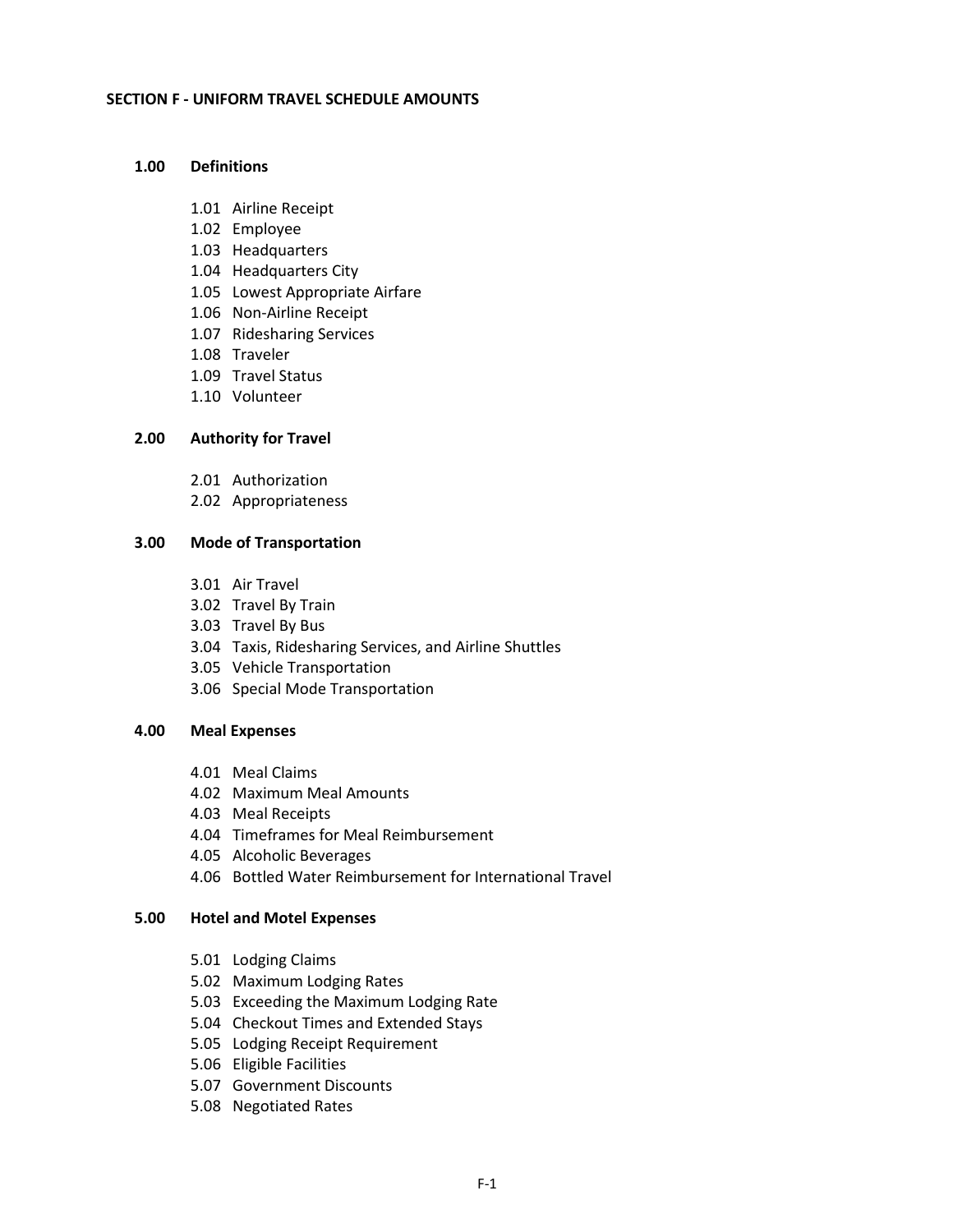## **6.00 Meeting Facilities**

- 6.01 State-Sponsored Meetings, Training and Conferences
- 6.02 Exceptions

# **7.00 Other Allowable Travel Expenses**

- 7.01 Laundry, Cleaning and Pressing Charges
- 7.02 Telephone/Fax/Internet Connectivity
- 7.03 Hotel Gratuities and Porterage
- 7.04 Registration Fees
- 7.05 ATM Service Fees
- 7.06 Passports and Visas

# **8.00 Expenses in an Employee's Headquarters City**

# **9.00 Traveling With Spouse or Other "Non-Employee" Individuals**

# **10.00 Reimbursement for Moving Expenses**

10.01 Authority 10.02 Minimum Distance 10.03 Maximum Amount 10.04 International Moves

- **11.00 Applicant Interview Expenses**
- **12.00 Temporary Lodging Allowance**
- **13.00 Food and Lodging Allowances for Legislators**

## **14.00 Miscellaneous**

- 14.01 Weekend Expenses
- 14.02 Expenses for Volunteers
- 14.03 Expenses for Reasonable Accommodations
- 14.04 Payment for Unauthorized Travel Prohibited
- 14.05 Primary References to Department of Administration's (DOA) Statutory Responsibility Relative to Audit of Travel Claims
- 14.06 Penalty for Filing Fraudulent Travel Claim
- 14.07 Advancement of Travel Expenses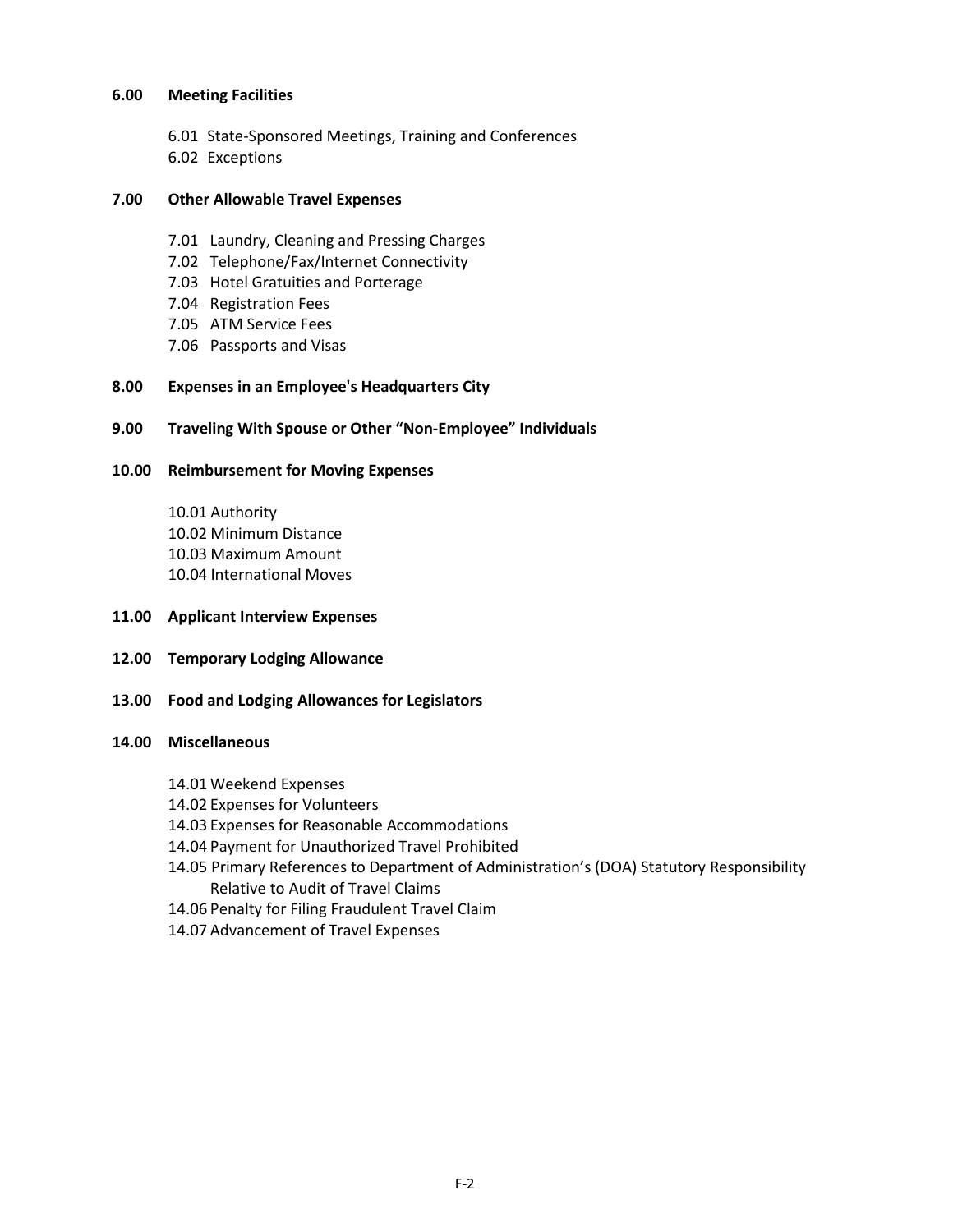## **INTRODUCTION**

In accordance with s. 20.916(8), Wis. Stats., the DPM Administrator, with the approval of the Joint Committee on Employment Relations (JCOER), establishes the uniform travel schedule amounts (UTSAs). These amounts include automobile, motorcycle, and personal airplane mileage reimbursement rates; porterage tips; moving expenses; temporary lodging allowances; and meal and lodging rates. The approved travel schedule amounts are incorporated into the compensation plan under s. 230.12(1), Wis. Stats., and apply to all employees whose compensation is established under ss. 20.923 or 230.12, Wis. Stats., (i.e., all classified employees, except those in the public safety bargaining unit, and unclassified civil service employees, including legislators, judges, and board members), unless excluded by statute. The provisions of this Section (Section F) become effective on the first day of the month following approval by the Joint Committee on Employment Relations (JCOER), but no sooner than the effective date of this Plan, and remain in effect until the first day of the month following modification by JCOER. The Department of Administration (DOA) has responsibility to ensure that travel claims are audited for compliance with the provisions of these travel schedule amounts. Under s. 16.53(12)(c), Wis. Stats., DOA may not approve for payment any travel vouchers which exceed the maximum travel schedule amounts established under s. 20.916(8), Wis. Stats., except in unusual circumstances when accompanied by a receipt and full explanation of the reasonableness of such expense and approved by the appointing authority or designee.

Provisions in the labor agreement for public safety employees that apply to travel and lodging expenses supersede the analogous provisions under these travel schedule amounts.

Employees in travel status are expected to exercise good judgment when incurring travel costs. An employee shall be reimbursed for reasonable and necessary travel expenses actually incurred in the performance of official duties in accordance with the travel schedule amounts and provisions herein. Reimbursements may not cover the entire cost of an employee's expenses if they exceed the limitations established within the UTSAs by the DPM Administrator.

Employees are encouraged to plan all travel with the principles of fiscal austerity and energy conservation in mind and to make maximum use of telephone, facsimile machines, postal service, e-mail, teleconferencing, webcasts and other technical applications as a way to minimize the need to travel. Employees and agencies should utilize official state provided purchasing cards when available or to have travel expenses coordinated and billed centrally to the agency (as opposed to personally paying for the expense and having it reimbursed) whenever practicable.

These uniform travel schedule amounts apply to travel within the United States. Expenses incurred for approved travel outside this area will be subject to the schedule amounts where appropriate (e.g., air transportation to be the lowest appropriate airfare), but handled on a case-by-case basis when travel-related costs vary from country to country. For such out-of-country travel, the federal Outside the Continental United States (OCONUS) Per Diem rates shall be used. Reimbursement for out-of-country travel shall be based on actual, reasonable and necessary expenses incurred with the per diem rates used to determine the maximum allowable reimbursement for both meals and lodging. These rates do not include incidental expenses such as laundry and taxis.

Agencies and employees are duly notified that untimely submission for reimbursement under this Section (Section F) may be taxable if submitted more than 60 days after the expense was incurred; agencies should develop policies to address and to ensure compliance with federal or state regulations on accountable and non-accountable plans.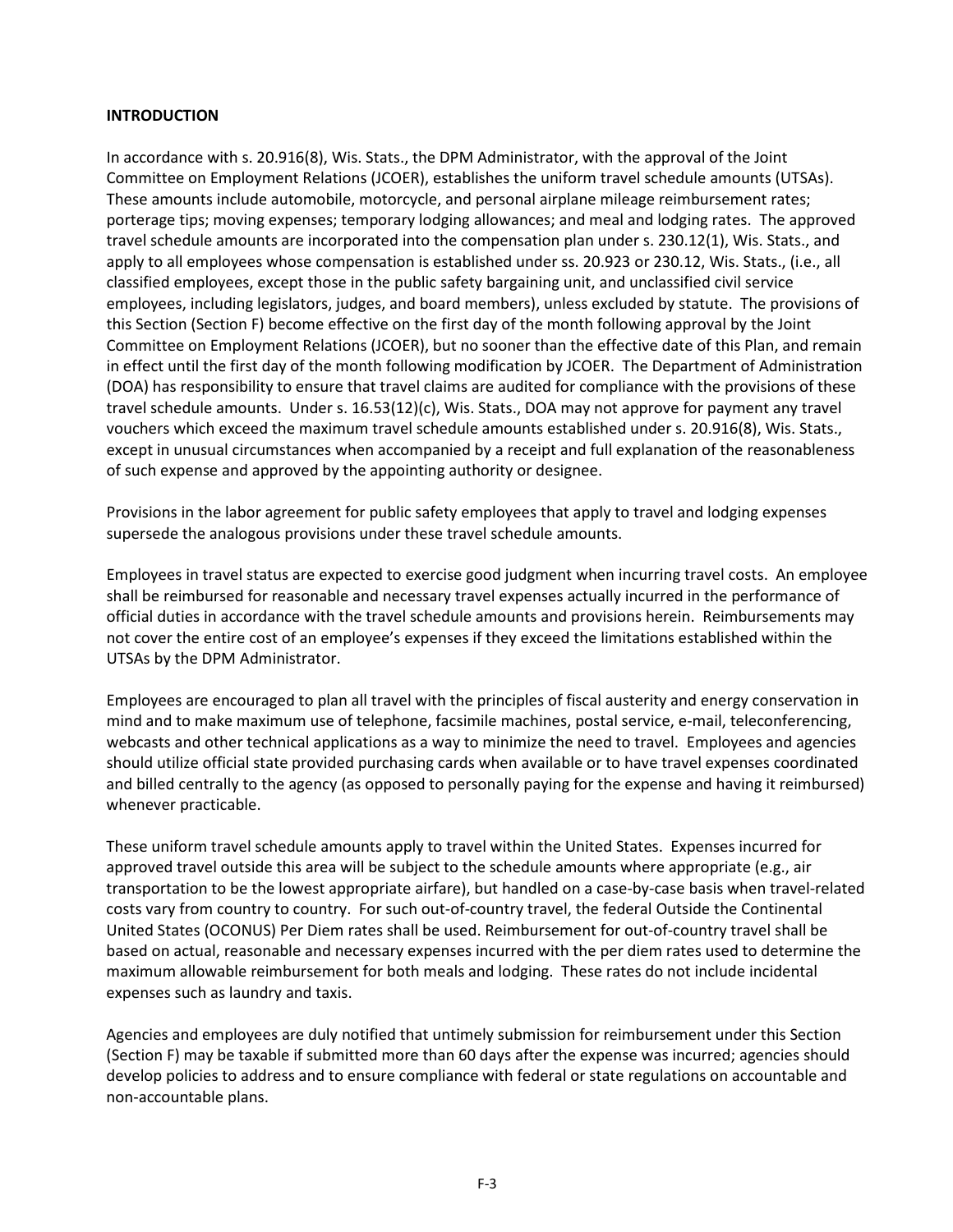## **1.00 Definitions**

- **1.01 Airline Receipt:** An airline receipt is the original "Passenger Receipt" plus any applicable original travel agency invoice/itinerary evidencing service fee amounts. If these are not available, a reasonable copy or computer print-out (such as an Internet/e-mail confirmation) along with proof of payment, such as a credit card statement or cancelled check, will be acceptable. Credit card charge statements and/or slips alone are not acceptable as documentation because these lack sufficient detail.
- **1.02 Employee:** Any classified or unclassified officer, or employee of the state, including any legislator, judge, board member, permanent, project, or limited term employee, etc., who is entitled to actual, reasonable and necessary expenses. See ss. 16.53(12)(a)2., 20.916(9)(a)1m., and 20.916(10), Wis. Stats.
- **1.03 Headquarters:** The physical location of the employee's permanent work site.
- **1.04 Headquarters City:** The area within the city, town or village limits where an employee's permanent work site is located and the area within a radius of 15 miles (based on odometer mileage) from the employee's permanent work site. The appointing authority or designee shall determine the employee's permanent work site in the best interest of the state. See s. 20.916(9)(a)2., Wis. Stats.

## **1.05 Lowest Appropriate Airfare:**

- (1) Lowest total fare which provides for:
	- (a) not more than a two-hour window from the traveler's preferred departure or arrival time;
	- (b) may require one plane transfer without regard to carrier, aircraft, and connecting airport;
	- (c) departs from the airport nearest to the employee's headquarters location or, at the discretion of the employee, from an airport offering a fare which is more cost effective, including parking, mileage, and/or additional overnight stays;
	- (d) one carry-on and/or checked bag, if not already included in the cost of the fare; and
	- (e) general (i.e., the most basic) seat assignment selection at the time the fare is booked.
- (2) Additional baggage may be authorized by the appointing authority after review of a written justification and a determination that it is necessary and reasonable. If authorized, the cost of additional baggage shall be factored into determining the lowest total fare.
- (3) The class of fare purchased shall be a coach/economy, or equivalent, class fare. The state shall not reimburse for premium fares (e.g., business, first class, or similar). In cases where multiple tiers of coach/economy exist, those fares may be reimbursable if they represent the lowest total, or cumulative, cost when including the provisions allowed under 1.05(1) and (2) of this Section (Section F).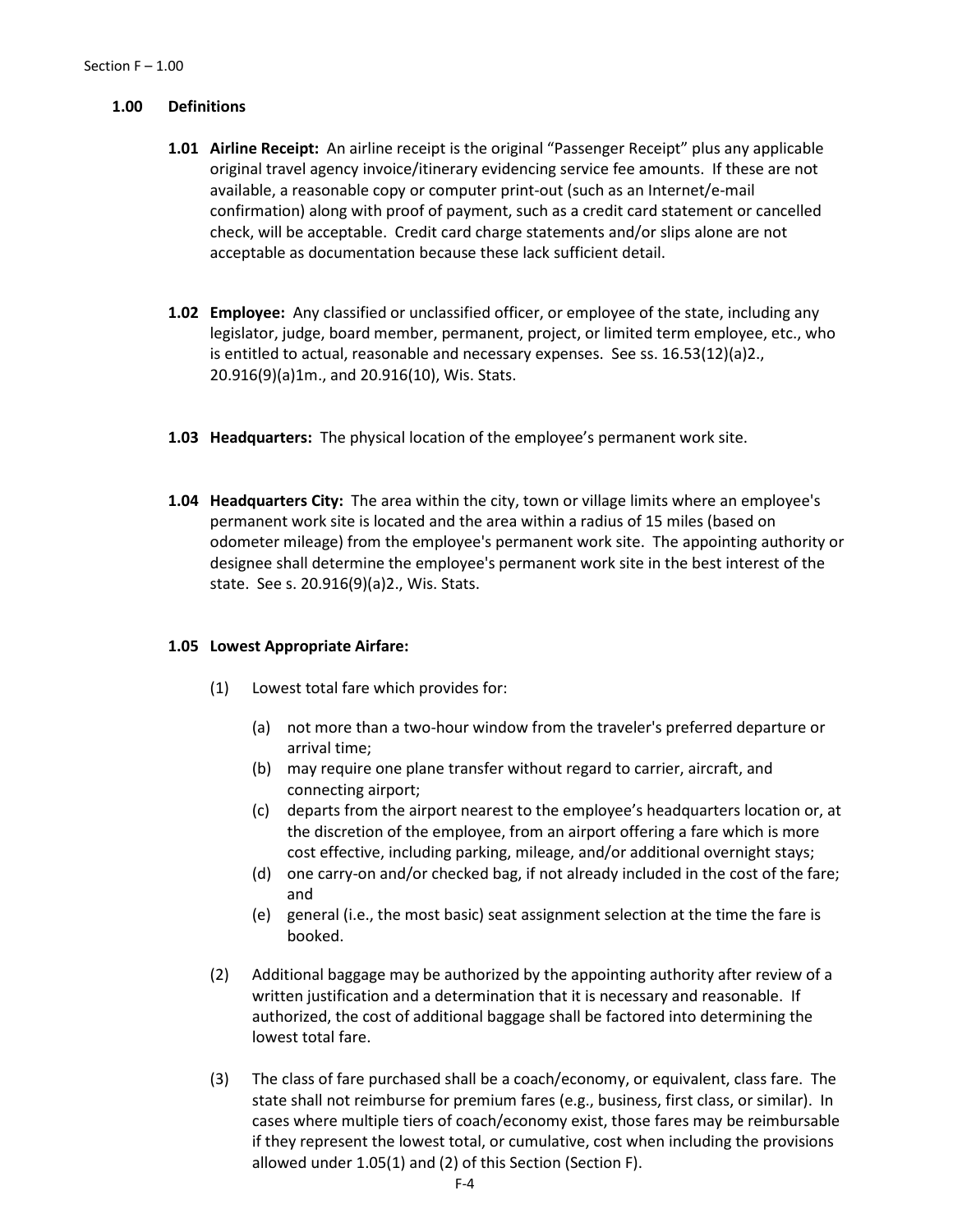- **1.06 Non-Airline Receipt:** A non-airline receipt is the original statement document from the supplier, preferably one that clearly evidences the form of payment, date of purchase, name of supplier, and type of purchase. In the case of lodging, detailed itemization of the expenses is required. If the original receipt is not available, a reasonable copy of the receipt or a computer print-out (such as an Internet/e-mail confirmation) along with proof of payment, such as credit card statement or cancelled check, will be accepted. In the case of lodging, the copy must provide a detailed itemization of expenses. Credit card charge statements and/or slips alone are not acceptable as documentation because these lack sufficient detail.
- **1.07 Ridesharing Services:** Transportation services that match a driver of a private vehicle with that of a customer seeking transportation usually through the use of a digital service provided by a third-party company. These services are similar to those provided by a traditional taxicab company.
- **1.08 Traveler:** Any person who incurs travel expenses on official state business and is entitled to authorized reimbursement for those expenses.
- **1.09 Travel Status:** When an employee is required by his/her supervisor to leave the headquarters station to accomplish official state business and is eligible for reimbursement of actual, reasonable and necessary travel expenses in accordance with the provisions of the DPM uniform travel schedule amounts, other applicable statutes, or pursuant to the public safety collective bargaining agreement, if applicable.
- **1.10 Volunteer:** Any officially authorized person not in employee status, who provides service to the state.

## **2.00 Authority for Travel**

## **2.01 Authorization**

Any official business travel by state employees must be approved in accordance with individual agency procedures as established by the appointing authority or designee.

## **2.02 Appropriateness**

Pursuant to s. 16.53(12)(b), Wis. Stats., the appointing authority or designee shall determine that the proposed travel is appropriate and necessary to the mission, responsibilities or duties of the employee's unit.

Pursuant to s. 16.53(1)(c)7., Wis. Stats., before employees are permitted to attend out-ofstate conferences, conventions, seminars, meetings or training courses, the appointing authority or designee should ensure that a clear state interest is being served.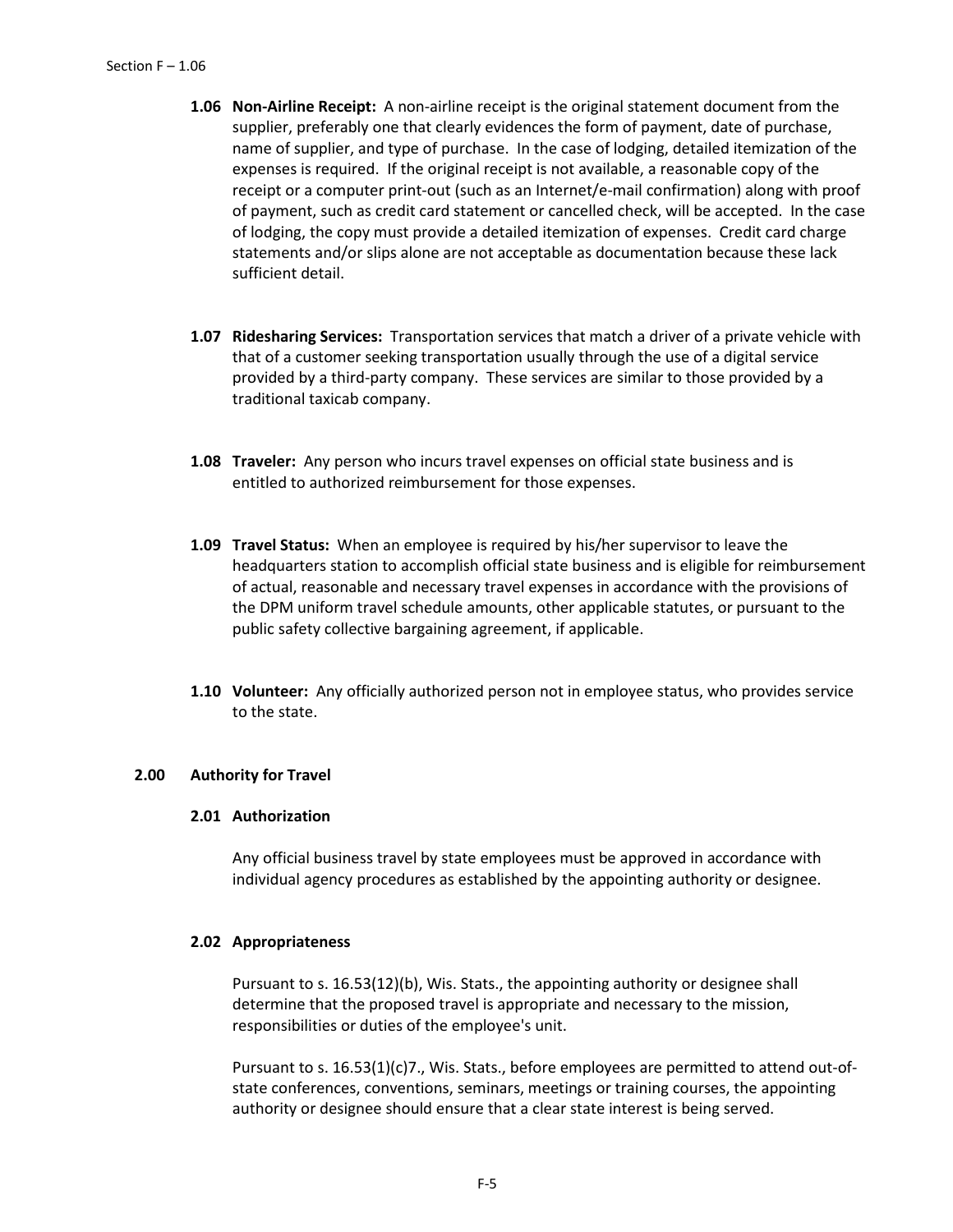## **3.00 Mode of Transportation**

Pursuant to s. 20.916(4)(c), Wis. Stats., the allowance for the use of a personal automobile or motorcycle shall not exceed the lowest cost of the most practical means of public transportation between points convenient to be reached by railroad, bus or commercial airplane without unreasonable loss of time. The appointing authority or designee shall give due consideration to the circumstances in each case when determining the most practical means of public transportation. The cost of meals and lodging paid by the state and the cost of the use of a stateowned automobile not chargeable to an employee may not exceed the cost which would have been incurred had the most practical form of public transportation been used, at the most appropriate time, if a practical form of public transportation is available.

When a number of state employees are knowingly traveling to the same destination at the same time, it is their responsibility to arrange for pooled transportation where practicable. Individuals, who for personal reasons choose not to participate in pooled transportation, may be reimbursed for mileage expense when the appointing authority or designee determines that such reimbursement is appropriate.

Expenses for transportation will be reimbursed as follows:

## **3.01 Air Travel**

**NOTE:** Refer to the DOA's State Procurement contracts on Travel Agency Services for additional detailed information.

(1) Reimbursement for commercial air travel shall be limited to the lowest appropriate airfare (Reference the definition in 1.05 of this Section). The appointing authority or designee may determine a reimbursement amount other than the lowest appropriate airfare only when the traveler provides written explanation of the reasonableness of the expense. Requests for reasonable accommodations shall be made in accordance with 14.03 of this Section (Section F).

Where a traveler is seeking reimbursement for airfare through a travel voucher, there should be sufficient documentation of the departure and return dates, itinerary, nature of official business and a receipt attached to the travel voucher (Reference the definition in 1.01 in this Section).

Where airfare is being paid directly by a state agency, the invoice and other attachments to the payment voucher should reflect the following information:

- (a) Name(s) of the traveler(s) and destinations;
- (b) Departure and return dates;
- (c) Nature of official business;
- (d) If possible, cross-reference to the number of the travel voucher containing the other trip-related expenses.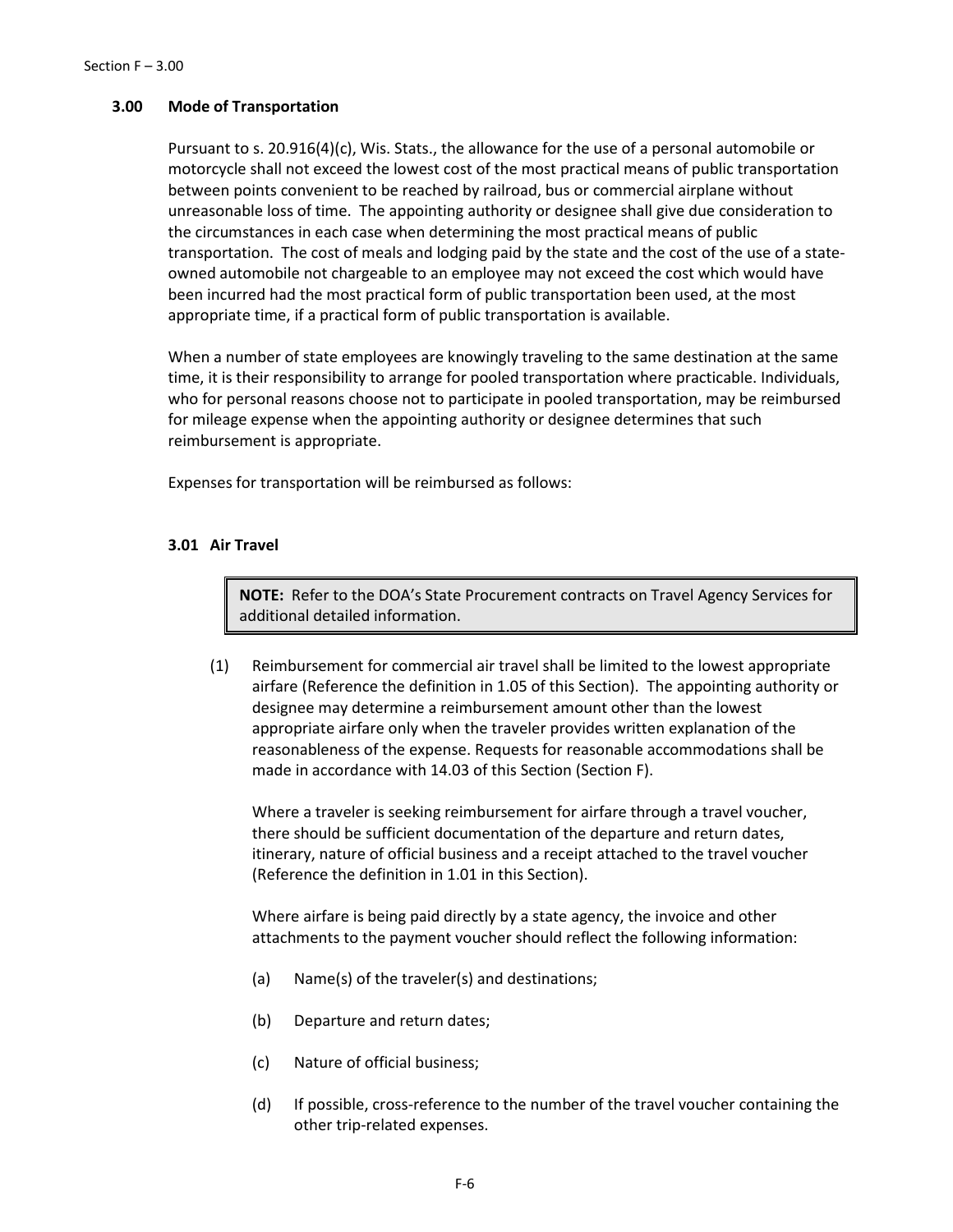**NOTE:** Benefits from any airline promotion, such as free tickets for frequent fliers, merchandise, etc. that accrue as a result of official state business, belong to the State of Wisconsin and should be used whenever possible for subsequent official state business. Business use of frequent flier vouchers, vouchers for bumping, discount coupons or other instruments are not considered to have any monetary value, and therefore, employees shall not be reimbursed for using them.

- (2) Flight insurance coverage for employees is not a reimbursable expense.
- (3) Effective the effective date of this Plan, reimbursement for use of private aircraft will be made at the rate provided in 3.05(3)(b) below, if under s. 20.916(5)(a), Wis. Stats., use of a private aircraft is authorized prior to travel by an appointing authority or designee who has confirmed that the individual has the required insurance coverage.
- (4) Miscellaneous Travel Supplier Fees: Fees incurred because travel arrangements were changed (such as, but not limited to, those changed by airlines) are reimbursable only when accompanied by a valid, written business reason for the change and approved by the appointing authority or designee.
- (5) Charges to modify seat selection or to select premium seat assignments above the most basic level are not reimbursable, except as provided for under 3.01(1) of this Section (Section F).

# **3.02 Travel by Train**

Pursuant to s. 20.916(9)(f)2., Wis. Stats., travel by train shall be limited to coach, if available, unless overnight where accommodations should be limited to roomette. Receipts are required for reimbursement.

# **3.03 Travel by Bus**

Employees traveling within the headquarters city and between cities should travel by bus whenever feasible, as determined by the appointing authority or designee. Receipts are required for reimbursement of travel between cities.

# **3.04 Taxis, Ridesharing Services, and Airline Shuttles**

Reasonable charges for taxis, airline shuttles, and ridesharing services, including tips at a maximum rate of 15% of the charge as provided in s. 20.916(9)(d), Wis. Stats., are reimbursable when other modes of travel are not available or practical. However, shuttle service (usually less expensive or free) should be utilized in place of a taxi whenever possible and the employee shall be reimbursed at a rate of no more than that of the shuttle service cost if such shuttle service was available. Employees shall obtain and provide receipts whenever the cost of a one-way fare exceeds \$25.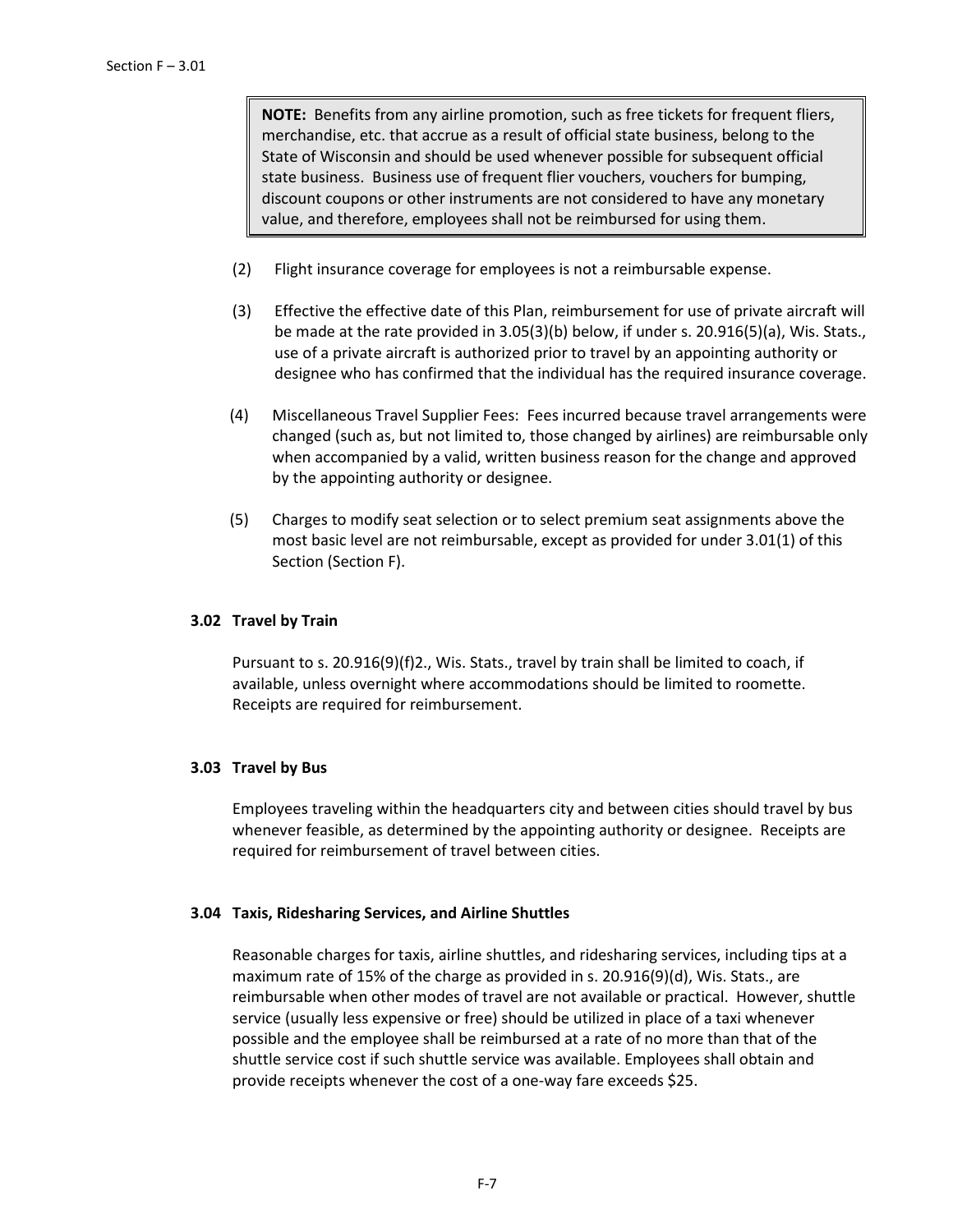## **3.05 Vehicle Transportation**

- (1) Use of State Pool Vehicles
	- (a) Management shall encourage employees to use state pool vehicles whenever feasible and whenever a vehicle is required for conducting official state business unless a state-owned vehicle is already personally assigned.
	- (b) When using state pool vehicles, passengers shall be limited to state employees or travelers engaged in official state business.
	- (c) Credit cards are provided with each vehicle and must be used if possible when any expenses are incurred. The only expenses in connection with state-owned vehicles which can be claimed on a travel voucher as reimbursable are:
		- 1. Storage, parking and toll charges.
		- 2. Expenses incurred where the credit cards are not accepted. Receipts showing the fleet number of the vehicle are required.
		- 3. Emergency expenditures related to operation of the vehicle. Receipts showing the fleet number of the vehicle are required.
	- (d) Personal use of a pool vehicle is not permitted.
	- (e) Traffic citations, parking tickets, locksmith calls for retrieving keys, etc., are not reimbursable.
- (2) Use of Personally-Assigned State-Owned Vehicles
	- (a) Based upon an employee's job responsibilities, an employee may be assigned a state-owned vehicle.
	- (b) Pursuant to s. 20.916(7), Wis. Stats., an employee who has a personallyassigned state-owned vehicle may use the vehicle for personal use in accordance with fleet guidelines, and must reimburse the state for such use at the rate provided in (3)(b) below, plus sales tax.
	- (c) Traffic citations, parking tickets, locksmith calls for retrieving keys, etc., are not reimbursable.
- (3) Use of Privately-Owned Vehicles
	- (a) Reimbursable business miles are determined as follows:
		- 1. Actual miles driven by the most direct route between an employee's headquarters and a work site removed from the assigned headquarters.
		- 2. Actual miles driven by the most direct route between work sites that are removed from the assigned headquarters
		- 3. For trips that start or end at an employee's home, the lesser of:
			- a. actual miles driven between an employee's home and the work site removed from the assigned headquarters; or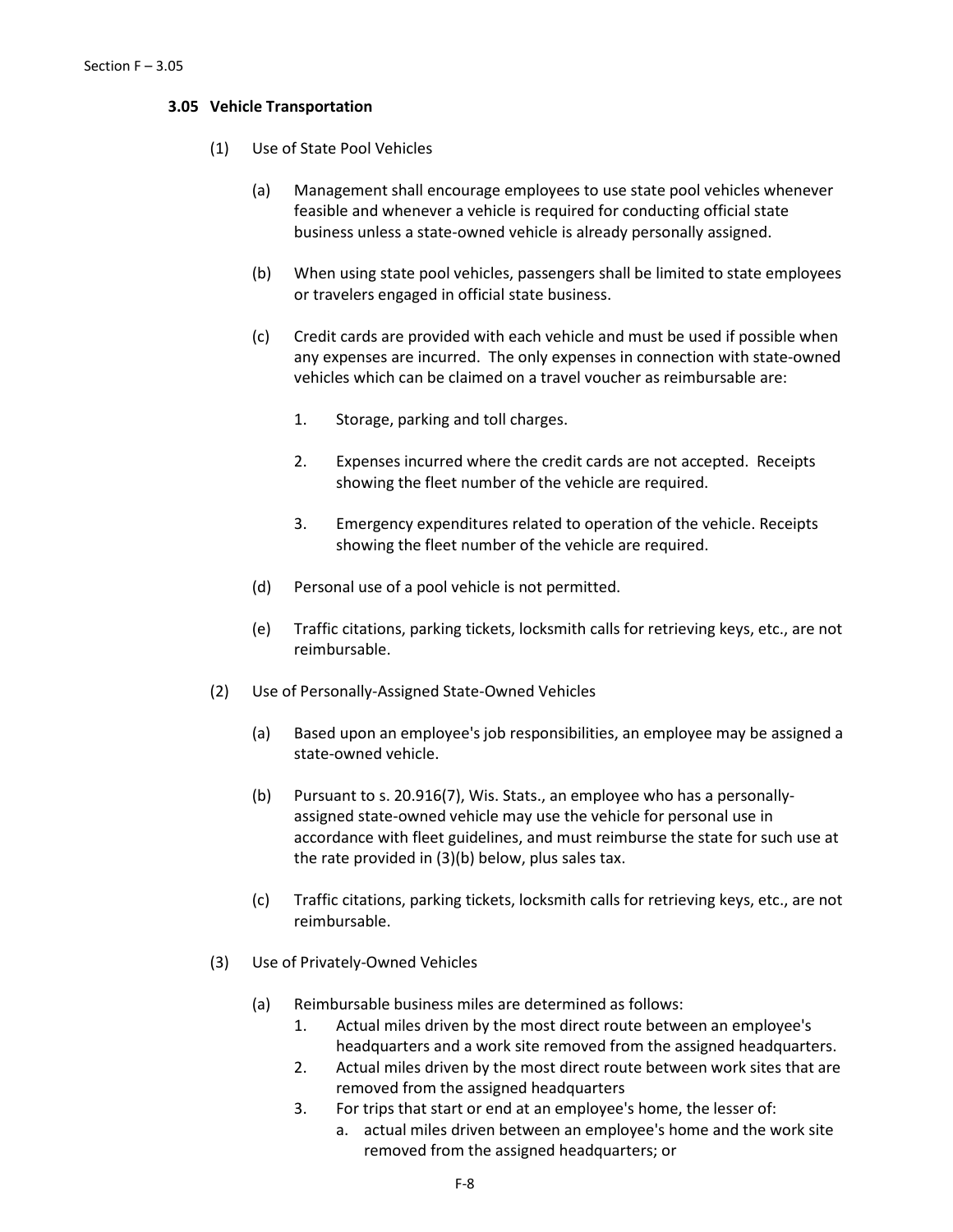b. the mileage between an employee's assigned headquarters and the work site.

**NOTE:** To determine the reimbursable miles under 3.05(3)(a)3, of this Section (Section F), first calculate the number of miles between the employee's home and the alternate work site. Then calculate the number miles between the employee's headquarters and the alternate work site. The employee will be reimbursed for the lesser of these two mileage calculations.

- 4. When management determines that an employee's vehicle is not required for travel to a work site removed from the assigned headquarters, the employee will be reimbursed mileage from the employee's home to an approved pickup point which is in excess of the mileage from the employee's home to the assigned headquarters.
- 5. Items 3.05(3)(a)1. through 3. should be used to determine reimbursable business mileage for each component of a trip when multiple stops are made during the day.
- 6. Mileage from the employee's home to the assigned headquarters is not reimbursable.
- 7. When an employee is **"allowed"** to telecommute, mileage from the employee's home to what would have been the assigned headquarters if not telecommuting shall be considered commuting and not reimbursable.

**NOTE:** See OSER Bulletin CC-198 dated 6/19/89 for additional information on mileage reimbursement from home to work site or pickup point.

- (b) An employee shall be reimbursed at the rate not to exceed two cents per mile less than the rate paid to federal employees (which is not necessarily the IRS rate) if the accumulated personal car business mileage per round trip is:
	- 1. Less than 100 miles. Employees may be required to secure a nonavailability slip, at the discretion of the appointing authority or designee.
	- 2. 100 miles or more and the employee's agency issues them a nonavailability slip because the agency maintains a central pool in the headquarters city.
	- 3. 100 miles or more and if both the employee's agency and the DOA central fleet issue a non-availability slip because the agency's central pool and central fleet are located in the headquarters city.
	- 4. Any mileage if there is no access to a fleet vehicle in the headquarters city.
	- 5. Any mileage if these requirements are waived on an individual basis. The agency must demonstrate to DOA that a different set of mileage standards for issuing non-availability slips would result in a more cost effective use of state vehicles.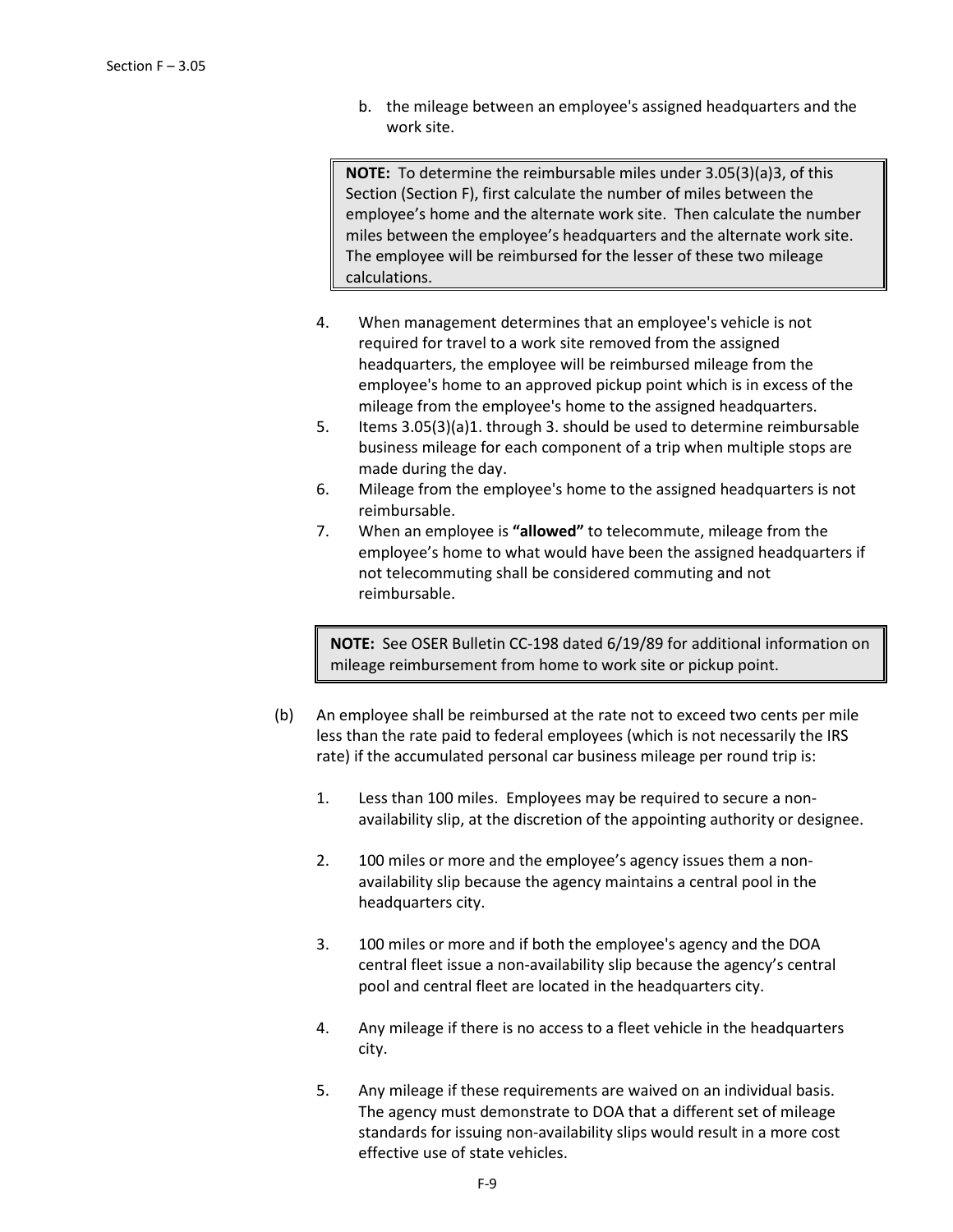*When a change to the federal rate is realized, the DPM Administrator will determine the new reimbursement rate and an administratively feasible effective date of the change to the State reimbursement rate.*

- (c) The non-availability slip should include the date of the request as well as the dates for which a pool vehicle is requested and must be signed by the agency dispatcher or DOA Central Fleet representative.
- (d) Except as provided in (b) above, if an employee uses his or her own automobile, the business mileage allowance shall be at a rate pursuant to s. 20.916(4)(e), Wis. Stats., except as otherwise stated in this Section (Section F).

**NOTE:** Employees should contact their agency fiscal officer to obtain the reimbursement rate when they do not have a non-availability slip and choose to use their personal vehicle.

- (e) Charges for repairs, tow services, lubrication, etc., are not reimbursable items. Traffic citations, parking tickets and other traffic violation expenses are the employee's responsibility.
- (f) Persons with disabilities who use a privately-owned, specially equipped van on state business shall be reimbursed at a rate of 17.5 cents per mile more than the rate provided under (b), above. When a state-owned van which is specially equipped for persons with disabilities is available, the reimbursement rate shall be 61 cents per mile unless a non-availability slip has been obtained.

**NOTE:** Requests for exemption from the "certificate of non-availability" requirement, for medical or other reasons should be forwarded to the DOA fleet management coordinator. Requests for exemptions must be resubmitted on an annual basis. Employees who are disabled may also receive a general waiver if state-owned vehicles do not adequately meet their specific needs and a driver is not available on a regular basis. Copies of all such exemption approvals shall be kept on file in the agency pre-audit area, to avoid delays in processing the travel claim.

- (g) Employees shall be reimbursed for the use of privately-owned motorcycles on state business, in accordance with s. 20.916(4m), Wis. Stats. The rates for reimbursement shall be 28.5 cents per mile, whether a fleet vehicle is available or not, subject to the following conditions:
	- 1. Only one individual may be transported on a single motorcycle.
	- 2. The appointing authority or designee may require travel by automobile if the travel costs are anticipated to be less than the cost of travel by motorcycle, such as when two or more state employees are traveling to the same destination.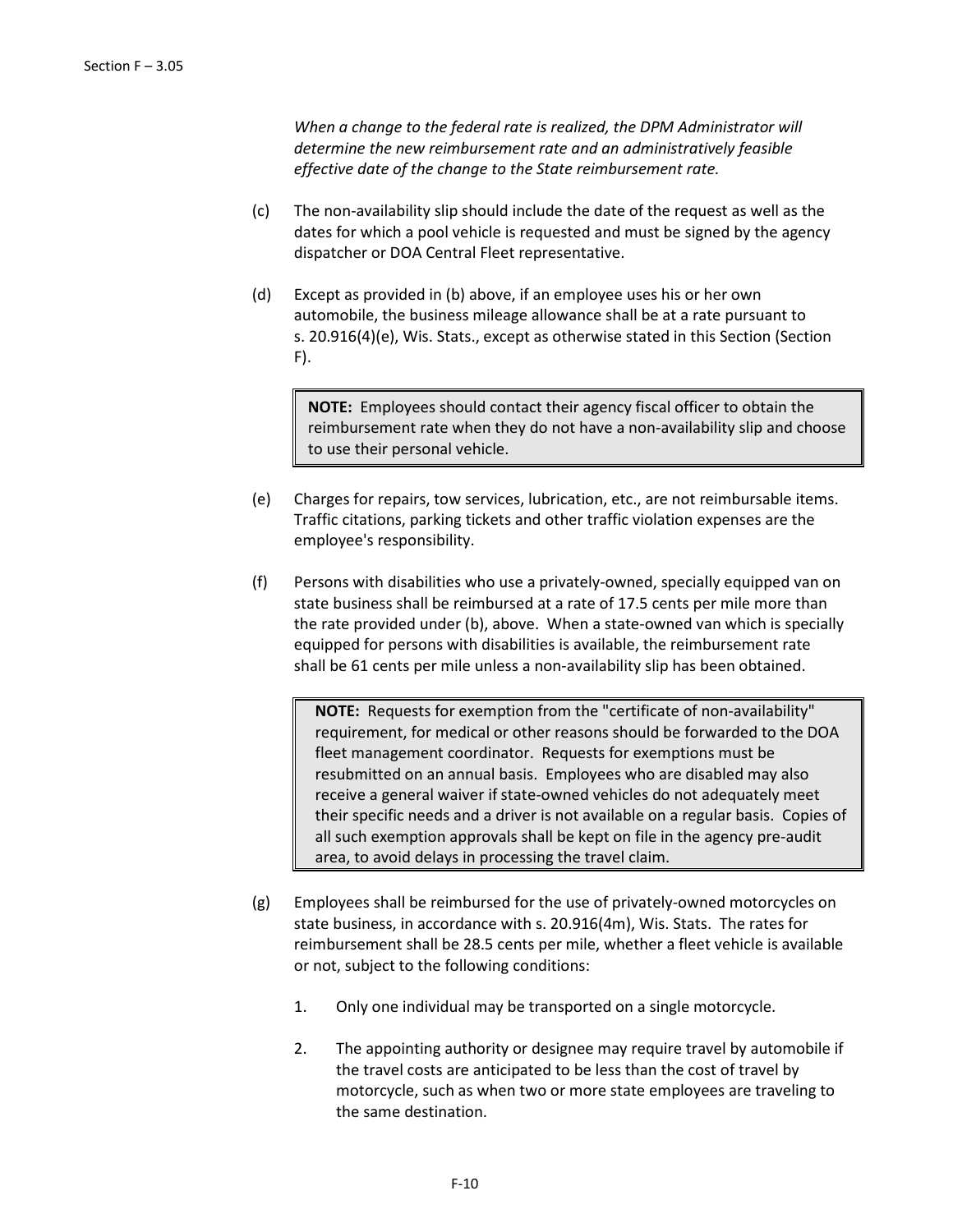- 3. Reimbursement for use of privately owned mopeds or bicycles on state business is not authorized by statute.
- (h) Pursuant to s. 20.916(4)(c), Wis. Stats., for travel between points convenient to be reached by railroad, bus or commercial airplane without reasonable loss of time, the allowance for the use of a personal automobile or motorcycle shall not exceed the lowest cost of the most practical means of public transportation between such points.

The employee's appointing authority or designee shall give due consideration to the circumstances in each case when determining the amount of reimbursement for the most practical means of public transportation where a personal auto or motorcycle is utilized. Reimbursement for meals and lodging, as well as transportation, shall not exceed what would ordinarily have been incurred had the most practical means of public transportation been used.

- (i) Parking charges and tolls incurred while on official business, as authorized, are reimbursable if incurred as a result of the job. Parking charges incurred in the headquarters city are reimbursable if incurred as a result of the job and on approval of the appointing authority or designee, pursuant to s. 20.916(9)(e), Wis. Stats. Receipts are required for claims in excess of \$25. Parking charges incurred at the employee's headquarters are not reimbursable, except as noted in 8.00 of this Section (Section F).
- (j) If cost effective, agencies may reimburse actual round-trip mileage for travel to and from the airport on the departure and return dates. Reimbursement is limited to round trip mileage between the employee's home or headquarters, whichever is shorter, and the airport. The total reimbursement must not exceed the cost of any other reasonable means of getting to the airport, including parking fees if it would have been required.
- (k) "Vicinity" mileage on official business trips should be stated in the itinerary column on the travel voucher but does not have to be separated from the total miles claimed for the trip.
- (4) Vehicle Rentals/Insurance.

Rental vehicles should be used in situations where it is the most cost-efficient means of transportation or the efficient conduct of state business precludes the use of other means of transportation.

**NOTE:** There are restrictions with regards to renting 12 or 15 passenger vans. Renters of 12 or 15 passenger vans must be authorized by their respective appointing authority or designee prior to renting.

When renting a vehicle:

(a) State contract vendors shall be used unless the vendor is unable to provide a vehicle as needed. All contract vendors include Collision Damage Waiver (CDW) and liability insurance in their rates. Vehicles may be rented from non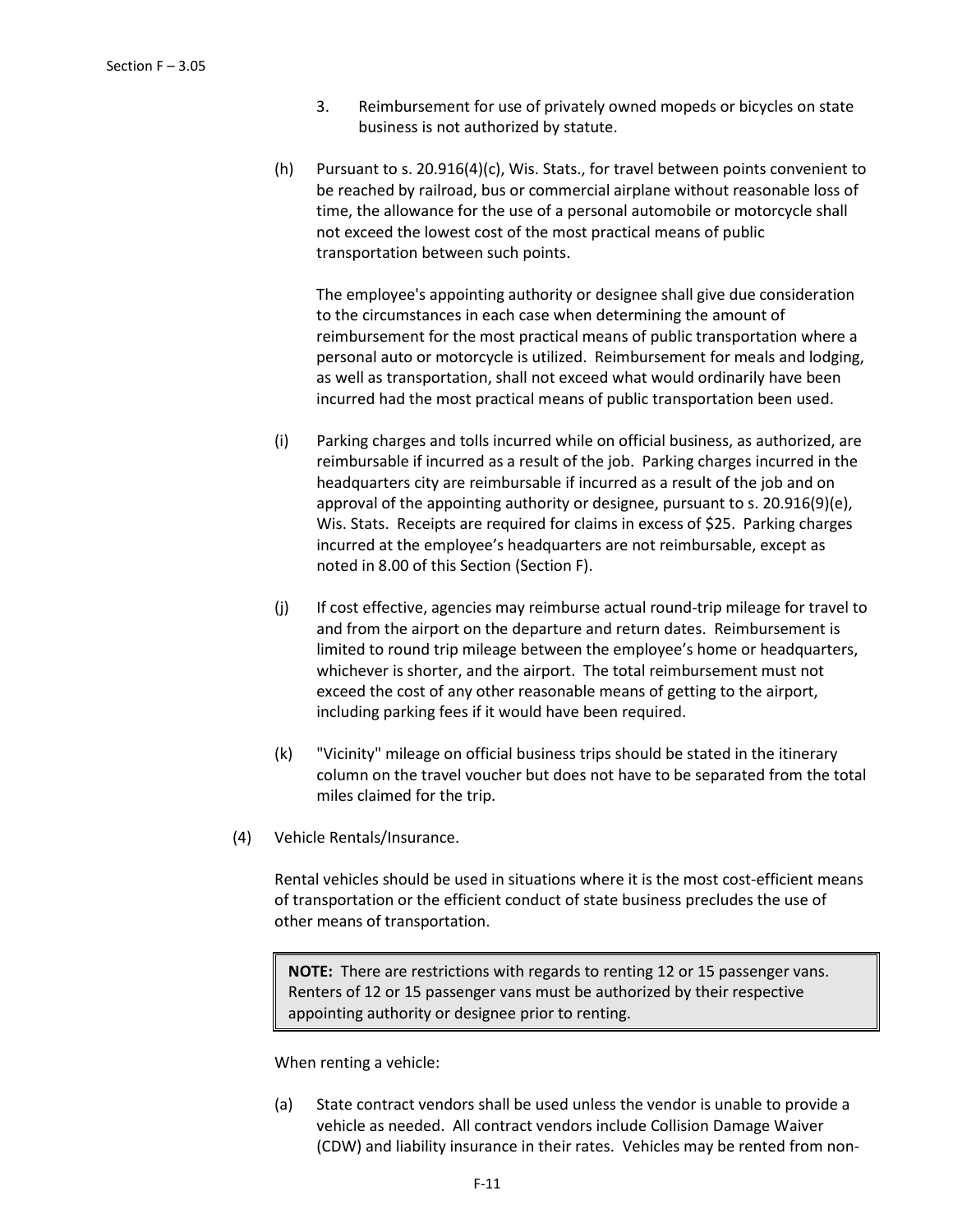contract vendors if a contract vendor is not available or the rental cost, including CDW and liability insurance is less expensive, and services are equal to the contract vendors.

- (b) The CDW and liability insurance for domestic rentals shall be purchased when renting from non-contract vendors and when renting from a contract vendor for rentals where such coverage is not included in the contract. For international rentals, travelers must purchase CDW and liability insurance unless provided under the vendor contract for the country in which the travel occurs.
- (c) Be prepared to provide identification of state employment.
- (d) If one or two travelers are using the vehicle, an economy-sized vehicle shall be rented. A larger size vehicle may be rented and fully reimbursed if there are three or more travelers involved in state business or extra space is needed for equipment. Claims for larger vehicles must be justified in writing.
- (e) Claims for reimbursement must be supported by the original receipt.
- (f) Personal effects insurance (PEC) or any additional charges for personal use are not reimbursable.

**NOTE:** Refer to the DOA's State Procurement Contract on Rental Cars or DOA Fleet Office for additional detailed information.

### **3.06 Special Mode Transportation**

In conjunction with specialized field trips, geological surveys, and special instructional/research expeditions, where a combination of traditional and nontraditional modes of transportation may be necessary, an explanation of the circumstance and a listing of actual out-of-pocket expenses should accompany the request for reimbursement.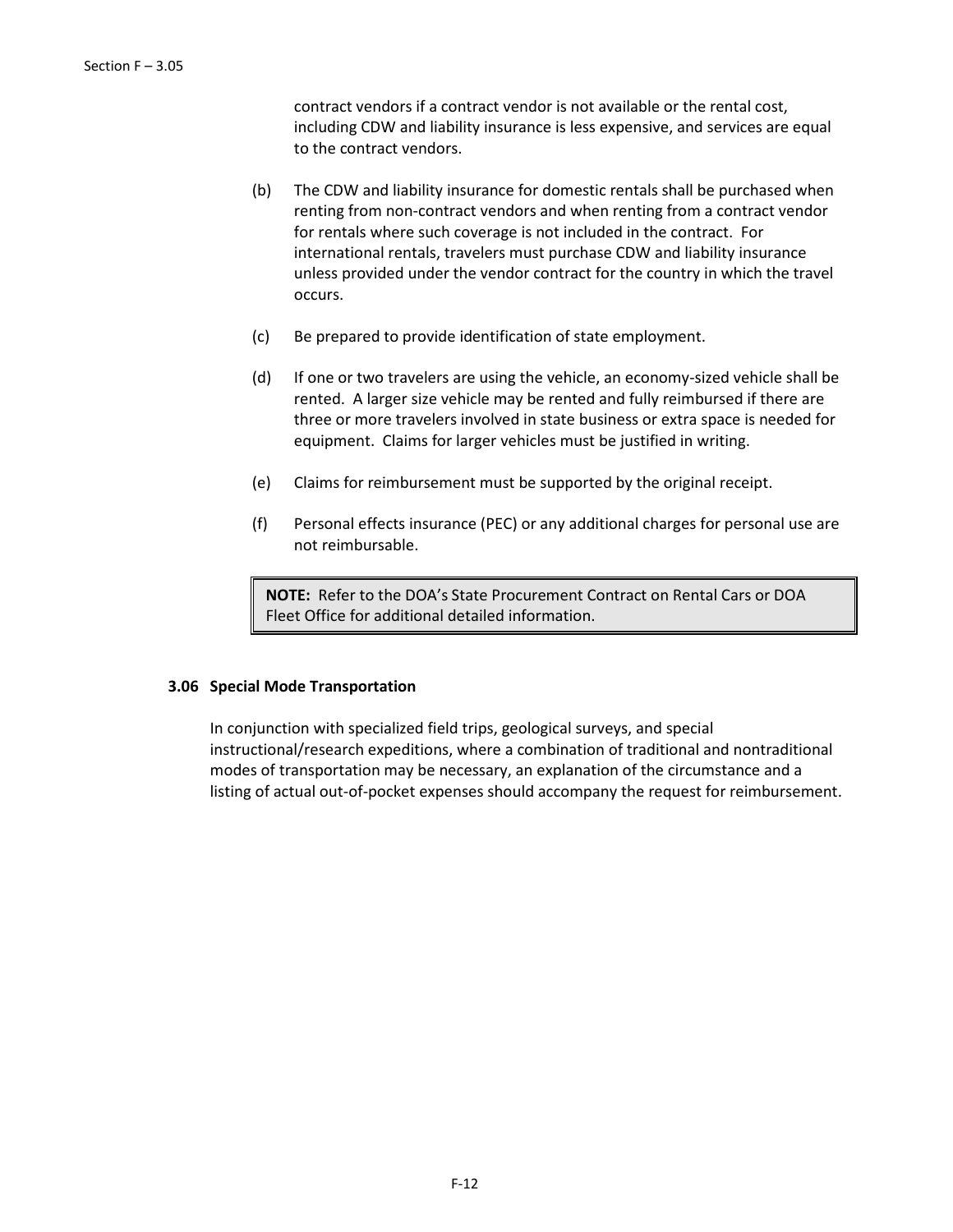## **4.00 Meal Expenses**

## **4.01 Meal Claims**

The claim for meals must represent actual, reasonable and necessary expenses for meals, subject to the maximums provided in 4.02, below. Meals included in the cost of lodging (e.g., a continental breakfast at a hotel) or registration fees (e.g., a lunch included in a conference) are not reimbursable if provided as part of lodging, conference, or registration fees. The appointing authority or designee may grant individual exceptions if the employee provides written justification.

# **4.02 Maximum Meal Amounts**

(1) Maximum permitted amounts for individual meals in state, including tax and tip (or other fees, such as delivery fees), are listed and shall be:

| As of February 1, 2022 |         |  |  |
|------------------------|---------|--|--|
| <b>Breakfast</b>       | \$9.00  |  |  |
| Lunch                  | \$11.00 |  |  |
| Dinner                 | \$21.00 |  |  |

(2) Maximum permitted amounts for individual meals due to out-of-state travel, including tax and tip (or other fees, such as delivery fees), are listed and shall be:

| As of July 1, 2013 |         |  |  |
|--------------------|---------|--|--|
| <b>Breakfast</b>   | \$10.00 |  |  |
| Lunch              | \$15.00 |  |  |
| Dinner             | \$25.00 |  |  |

- (3) The maximum allowable tip is 15% of the meal claim.
- (4) On any particular day that an employee is entitled to reimbursement for two or more consecutive meals, the employee may exceed the maximum amount for one or more meals. The employee may claim the actual amount spent for each meal as long as the total amount claimed for the eligible meals is not greater than the combined maximum reimbursement rate for those meals. Each day is considered separately for application of this policy.
- (5) Employees shall be reimbursed a flat rate of \$4.00 for each bag meal.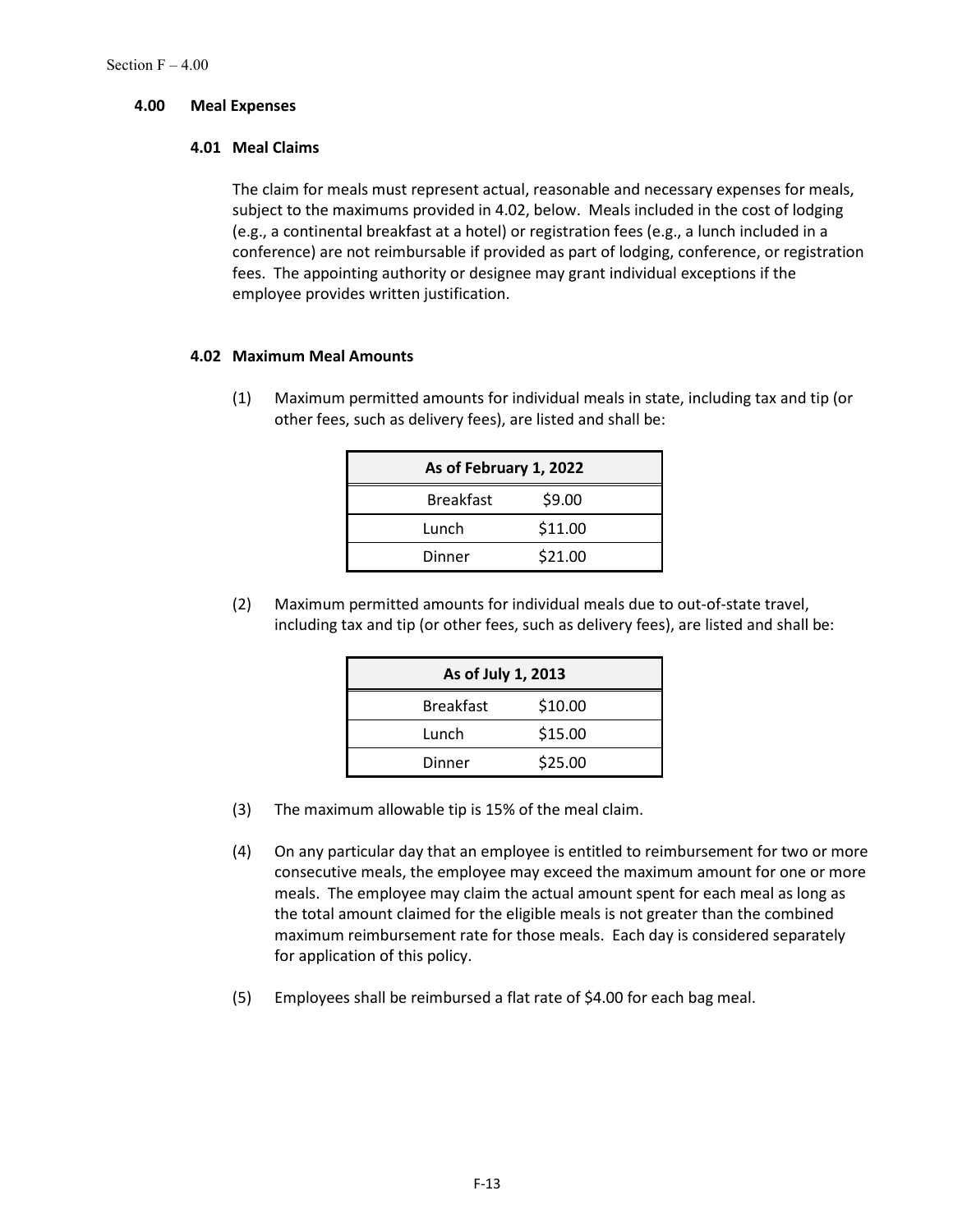## **4.03 Meal Receipts**

Receipts for meals are not required except for the following:

- (1) Any claim in excess of the schedule in 4.02 of this Section (Section F), must be accompanied by a receipt and full explanation of the reasonableness of such expense. To be considered reasonable, a cost must generally be incurred outside the control of the individual. If the employee has a choice in the selection of the restaurant or the menu item, the employee is expected to stay within the maximums. When claiming reimbursement for meal expenses while attending a conference, employees shall be required to attach a copy of the conference brochure to the travel voucher.
- (2) If there is a suspected abuse or a consistent pattern of maximum meal reimbursement claims is noted on an employee's travel vouchers, the appointing authority or designee may require an employee to submit receipts to document the amounts claimed on future travel vouchers.

## **4.04 Timeframes for Meal Reimbursement**

Reimbursement for meals for employees who are on a day-shift basis (7:45 a.m. - 4:30 p.m.) will be allowed on trips only on the following conditions:

- (1) Breakfast, provided the employee leaves home at or before 6:00 a.m.
- (2) Lunch, provided the employee leaves his or her headquarters city at or before 10:30 a.m. and returns at or after 2:30 p.m.
- (3) Dinner, provided the employee leaves directly from work and returns home or to the headquarters city, whichever is earlier, at or after 7:00 p.m.

The time or time periods specified above, shall be modified to the extent necessary to provide equitable treatment to employees whose work schedule requires shift work on other than a day shift basis (7:45 a.m. - 4:30 p.m.). Meal reimbursement maximum limits shall be based on the type of meal appropriate to the time of day.

#### **4.05 Alcoholic Beverages**

The cost of alcoholic beverages is not reimbursable.

### **4.06 Bottled Water Reimbursement for International Travel**

Reimbursement will be made for purchased bottled water. Employees are limited to maximum reimbursement of \$7.50 per day when in international travel status (outside the contiguous U.S.).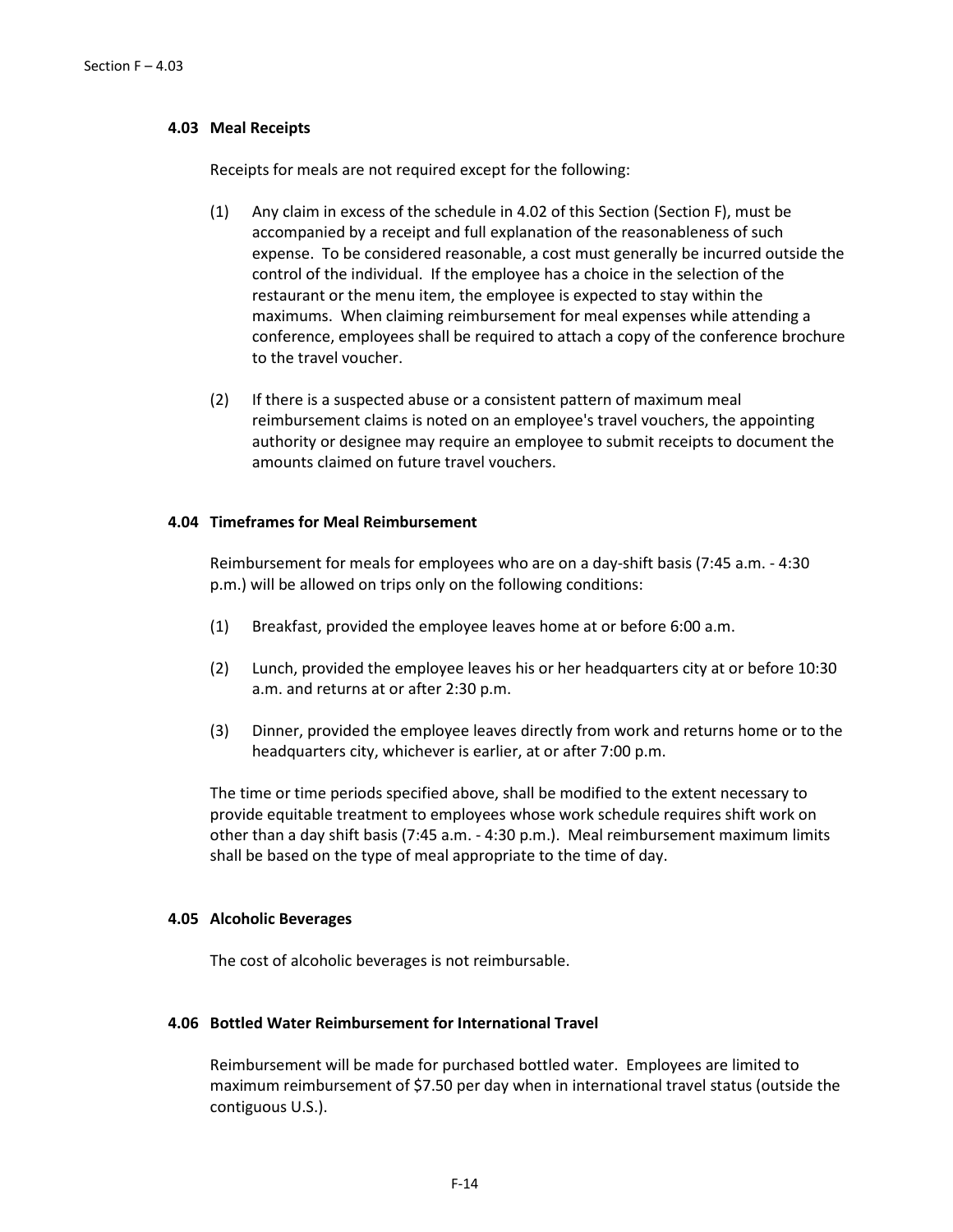# **5.00 Hotel and Motel Expenses**

# **5.01 Lodging Claims**

The choice of lodging shall be based on cost with consideration given to accessibility in conducting business:

- (1) Employees of the same sex traveling together are encouraged, whenever feasible, to share lodging accommodations. Employees should be held personally responsible for unnecessary room costs that result from his/her failure to notify the hotel/motel of a cancellation, unless reasonable justification is provided for failing to notify the hotel/motel.
- (2) When an appointing authority or designee determines that it is in the best interest of the state to order the employee to stay at a specified lodging accommodation, the employee shall be entitled to the full lodging reimbursement required for such a stay. If this lodging rate exceeds the maximum permitted amount specified in 5.02 of this Section (Section F), the employee must attach documentation to the voucher which clearly indicates the employer's requirement that the individual stay at the specified lodging accommodation. This documentation shall include the employer's written authorization and justification for requiring the employee to stay at the specified lodging accommodation.
- (3) When an appointing authority or designee orders an employee to attend a business function and does not specify the lodging accommodation, the employee's lodging reimbursement shall be limited to the amount specified in 5.02 of this Section (Section F), except as provided in 5.03 of this Section.
- (4) An appointing authority or designee may permit the employee(s) to stay at a documented conference site where lodging costs exceed the maximum permitted amount specified in 5.02 of this Section (Section F) on the basis that it enables the employee(s) to gain professional benefits due to interaction with other attendees. No additional statement of justification is required.

# **5.02 Maximum Lodging Rates**

The maximum lodging rates detailed in this provision are intended to be inclusive of all fees (e.g., resort fee, wi-fi fee, communication fee):

- (1) The maximum permitted amount per day, excluding tax, for lodging for all in-state travel in counties other than Milwaukee, Racine, and Waukesha shall be **\$90**.
- (2) The maximum permitted amount for Milwaukee, Racine, and Waukesha counties shall be **\$95**.
- (3) The in-state maximum reimbursement rate per night shall also apply to out-of-state travel, except for lodging in higher cost cities as determined by DPM.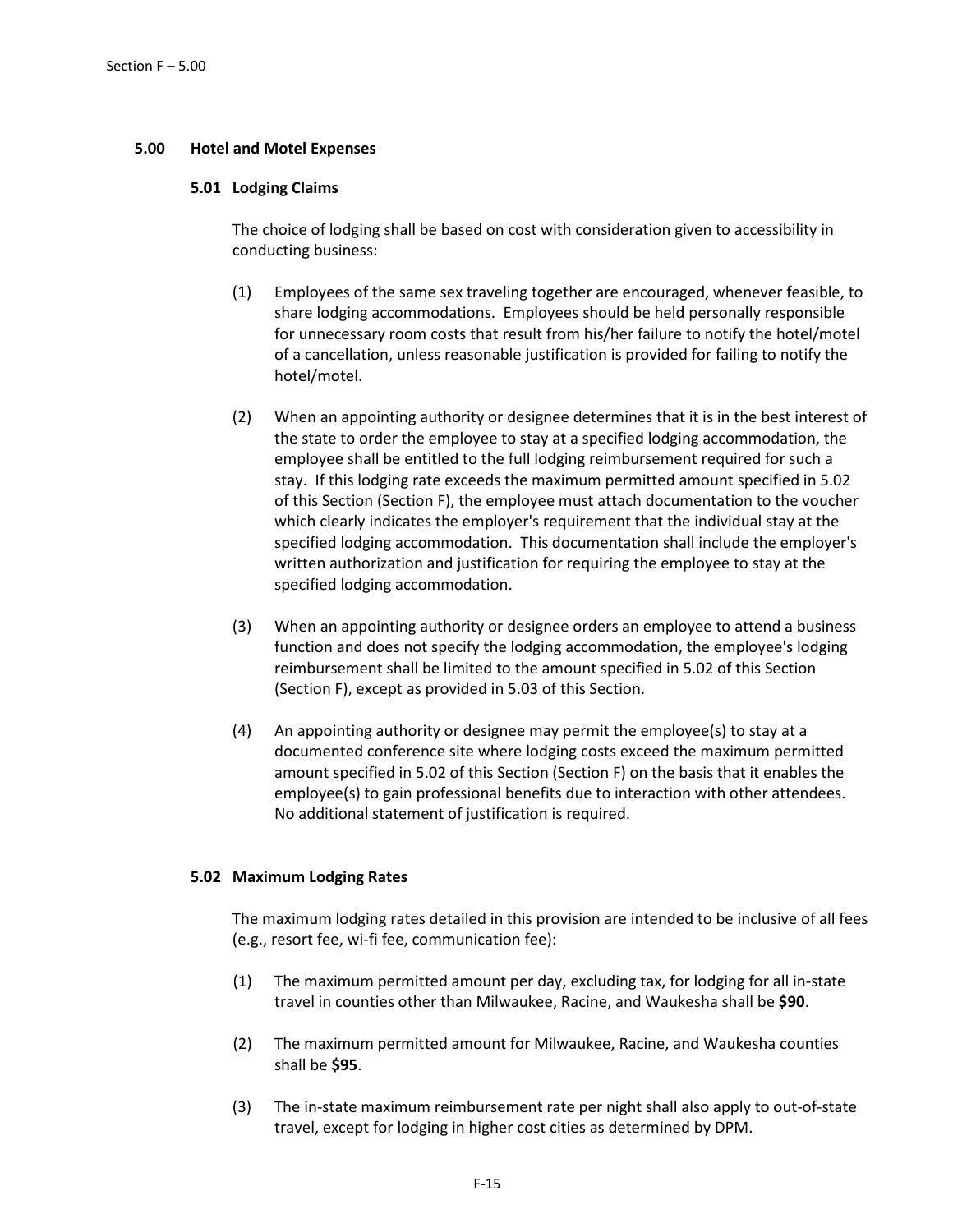For lodging maximums in higher cost cities, refer to the most recent issue of the DPM Bulletin entitled "Maximum Reimbursement for Lodging in High-Cost Out-of-State Cities."

- (4) If an employee is required to stay in a city not listed in the "Maximum Reimbursement for Lodging in High Cost Out-of-State Cities" bulletin, the greater of the rate for the nearest comparable city, or the maximum in-state lodging rate under (1) shall apply. DOA shall determine the nearest comparable city.
- (5) The reimbursement to the employee (or the amount paid directly by the agency to the hotel for the lodging) is limited to the single room rate. If employees share a room, the reimbursement may be divided equally but not in excess of the maximum amount permitted for each employee had each stayed in a single room. (The cost of a room shared by two or more employees may not exceed the combined maximum rate for an equal number of single rooms.)
- (6) For lodging in-state with stays of multiple days, with varying nightly rates, it is permissible to exceed the maximum lodging rates if the average of the rates is equal to, or less than, the maximum rates permitted for in-state lodging.

### **5.03 Exceeding the Maximum Lodging Rate**

Any amount in excess of the schedule in 5.02 of this Section (Section F) must be accompanied by a receipt and explanation of the reasonableness of such expense. Except as provided in 5.01(2) of this Section (Section F), maximums may be exceeded only when it is determined that unavoidable additional expenses would be incurred by trying to adhere to the specified maximums (e.g., high transportation costs incurred when staying at an economical hotel/motel at the edge of the city instead of staying downtown).

#### **5.04 Checkout Times and Extended Stays**

Employees shall observe posted hotel checkout hours in order to avoid a charge for the day of departure. An employee who is required to remain in one location for an extended period of time is expected to find lodging at reasonable weekly and/or monthly rates.

#### **5.05 Lodging Receipt Requirement**

All lodging expenses must be supported by an original itemized receipt. A photocopy of the receipt, the hotel or motel statement or credit card receipt is not considered an acceptable substitute unless exceptional circumstances can be documented and a written explanation is attached to the voucher.

#### **5.06 Eligible Facilities**

Expenses for lodging at facilities which are licensed as a hotel, motel, campground, or tourist rooming house under state law or administrative code are reimbursable, except that reimbursement for lodging at private residences is not authorized even if that private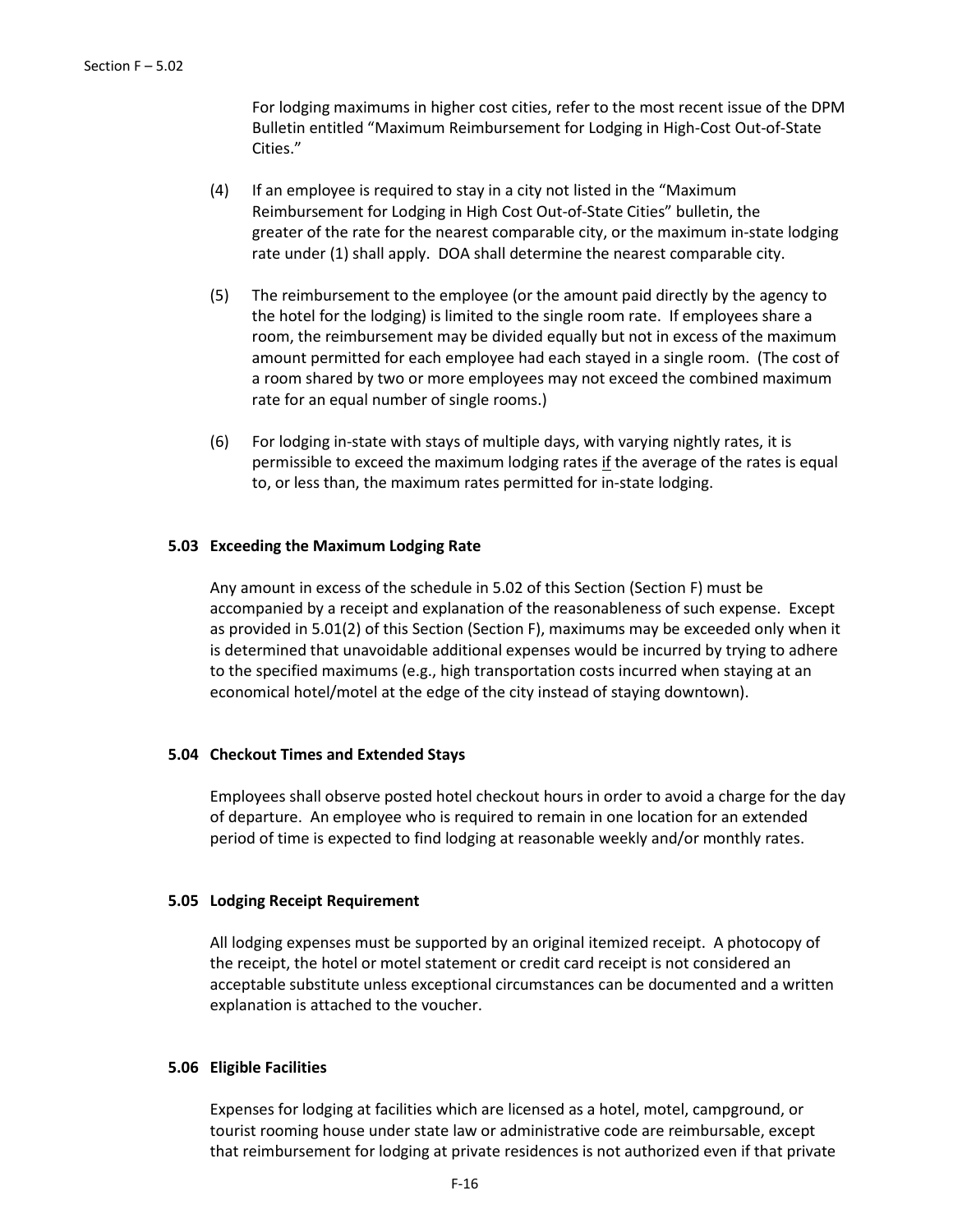residence is licensed. Exceptions for reimbursement at non-licensed facilities, or private residences, are prohibited.

## **5.07 Government Discounts**

When registering in a lodging establishment or signing for any official purpose, state employees shall use their business address, identification and provide tax exemption documentation to the hotel to avoid payment of state, county and local taxes. Employees shall ask for government or negotiated rates.

### **5.08 Negotiated Rates**

If there are negotiated contracts available with hotels within the state, employees shall use these properties whenever possible.

## **6.00 Meeting Facilities**

### **6.01 State-Sponsored Meetings, Training and Conferences**

Whenever possible and cost effective, meetings, conferences and training sessions sponsored by state agencies primarily for the participation of government employees should be conducted in public facilities (defined as facilities owned, leased or operated by the State) and at locations which will:

- (1) Minimize fuel consumption for transportation;
- (2) Provide the necessary services for the session at the most economical cost to the state;
- (3) Facilitate public attendance and/or press coverage as necessary; and
- (4) Accommodate persons with disabilities to the fullest extent possible.

### **6.02 Exceptions**

Exceptions to the rule of using public facilities for these types of events must be authorized by the appointing authority or designee.

#### **7.00 Other Allowable Travel Expenses**

#### **7.01 Laundry, Cleaning and Pressing Charges**

Under s. 20.916(9)(d), Wis. Stats., if the employee is away for more than three days, reasonable amounts will be allowed for laundry, cleaning and pressing service. Only one charge per calendar week is reimbursable for each type of actual and necessary service.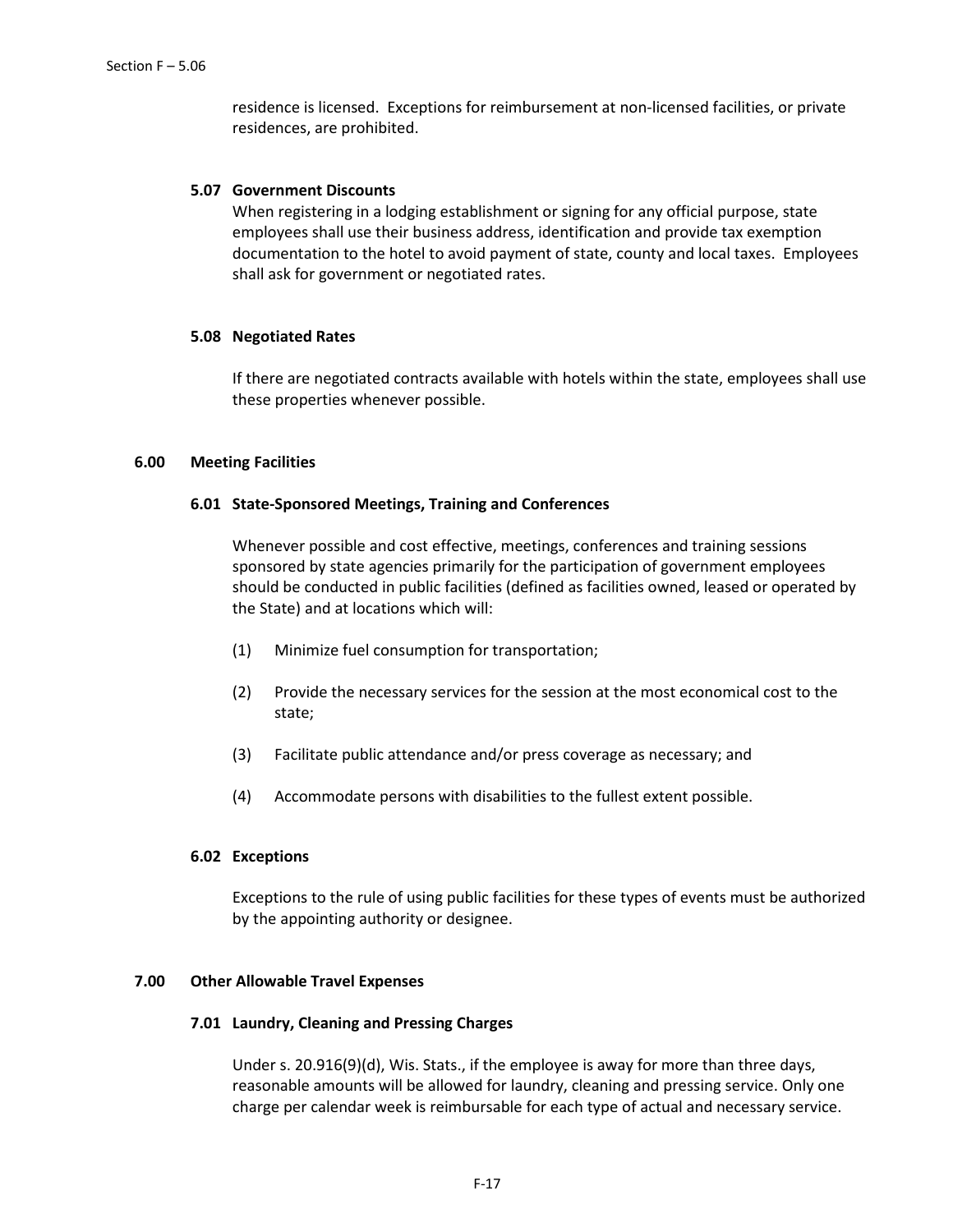Reimbursement claims for laundry, cleaning and/or pressing must be supported by original paid receipts. Charges for laundry, etc., can be reimbursed only when the employee incurs the expenses while in travel status. Employees should normally be expected to pack sufficient clothing for a week without having to incur such charges. Routine cleaning of clothes is not considered a travel-related expense and therefore not reimbursable.

## **7.02 Telephone/Fax/Internet Connectivity**

- (1) Employees are encouraged to place telephone calls in advance from the headquarters location. If telephoning from the field is necessary for business purposes, an employee must attempt to use the State Telephone System (STS), which is now available at most agency and university locations around the state.
- (2) Where STS is not available, business telephone charges (both local and long distance) may be reimbursed. Business related facsimile charges are reimbursable. Reimbursement claims for business telephone calls, business facsimile charges and/or Internet connectivity in excess of \$5.00 per call shall be supported by receipt.
- (3) When an employee is on an international business trip, personal calls from a foreign country are reimbursable up to \$10.00 per day. No reimbursement will be provided for personal calls while on a domestic trip.

### **7.03 Hotel Gratuities and Porterage**

- (1) Necessary gratuities to hotel employees are reimbursable, up to \$2.00 on the day of arrival, \$2.00 on the day of departure and \$2.00 per each night of stay.
- (2) Porterage costs at airports or bus terminals shall be reimbursed. The claim should not exceed \$1.00 per piece of luggage.

#### **7.04 Registration Fees**

- (1) An original paid receipt, a copy of the check, a copy of the credit card statement, or the traveler's customer copy of the credit card receipt must support claims for reimbursement of registration fees over \$25.
- (2) Expenses of individuals not on official state business (spouse, family members, friend, etc.) that are included in the registration fees are not reimbursable.

## **7.05 ATM Service Fees**

The service or transaction fee for the cost of ATM withdrawals obtained for business expenses may be reimbursed upon approval of the appointing authority or designee.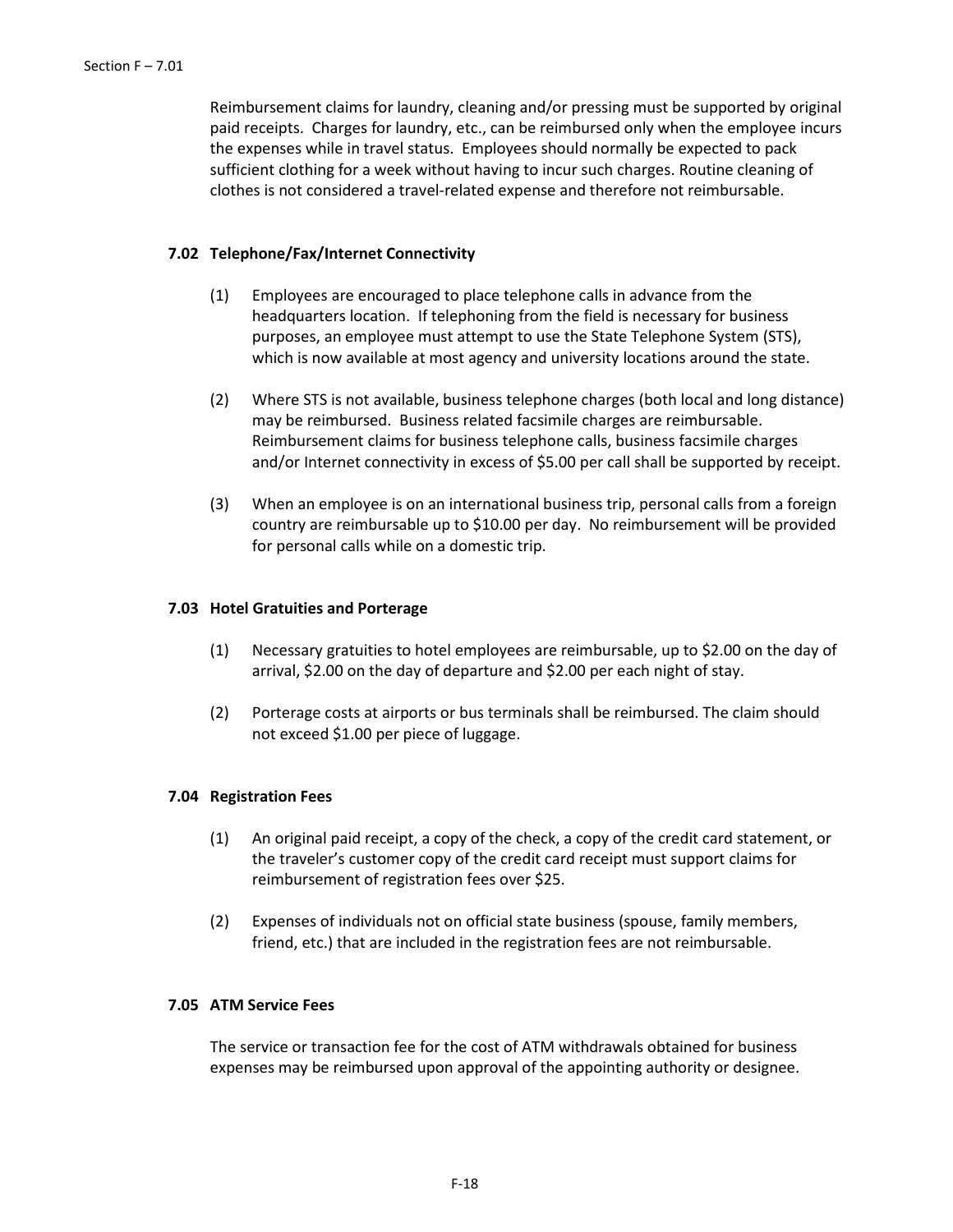# **7.06 Passports and Visas**

Charges for passports, visas and associated required photographs are reimbursable if incurred in connection with official state business. No expedited charges will be reimbursed unless written justification is provided. The cost of inoculations and other routine medical procedures required for entry into certain foreign countries that is not covered by insurance is also reimbursable. Receipts are required if the claim exceeds \$25.00.

# **8.00 Expenses in an Employee's Headquarters City**

Under s. 20.916(9)(e), Wis. Stats., employees who are headquartered in a city in which the expense occurs shall be reimbursed for their actual, reasonable and necessary expenses incurred in the discharge of official duties only on the approval of the appointing authority or designee. This does not apply to travel between an employee's residence and the city in which the employee is headquartered, which shall not be reimbursable. Parking charges incurred in headquarters city resulting from daily trips from an individual's residence to the headquarters are not reimbursable unless the conditions enumerated in AG Opinion 61 OAG 210 (one of which is that the employee's use of a personal vehicle is a condition of employment) are met.

# **9.00 Traveling With Spouse or Other "Non-Employee" Individuals**

Travel expenses for individuals not on official state business (spouse, family member, friend, etc.) are not reimbursable. With respect to the cost of lodging, the amount reimbursable to the employee will be equal to the rate for a single room, which shall be entered on the receipt by the hotel clerk. The only authorized exception to this prohibition applies to the Governor's spouse, and such situations are specifically outlined in the separate procedures governing the use of the Governor's contingency fund (established pursuant to s. 20.525(1)(b), Wis. Stats.).

# **10.00 Reimbursement for Moving Expenses**

# **10.01 Authority**

Section 20.917, Wis. Stats., provides for reimbursement of expenses for preparation and transportation of household effects and for the transportation of the employee and the employee's immediate family to the new place of residence. Household effects include, but are not limited to: furniture, clothing, household appliances, and other items necessary for the maintenance of a household. Items not included as necessary household effects include, but are not limited to: boats, pets, farm tractors and equipment, etc.

**NOTE:** Refer to Chapter 760 of the Wisconsin Human Resources Handbook entitled "Reimbursement for Moving Expenses" for detailed information regarding provisions and procedures for moving expense reimbursement.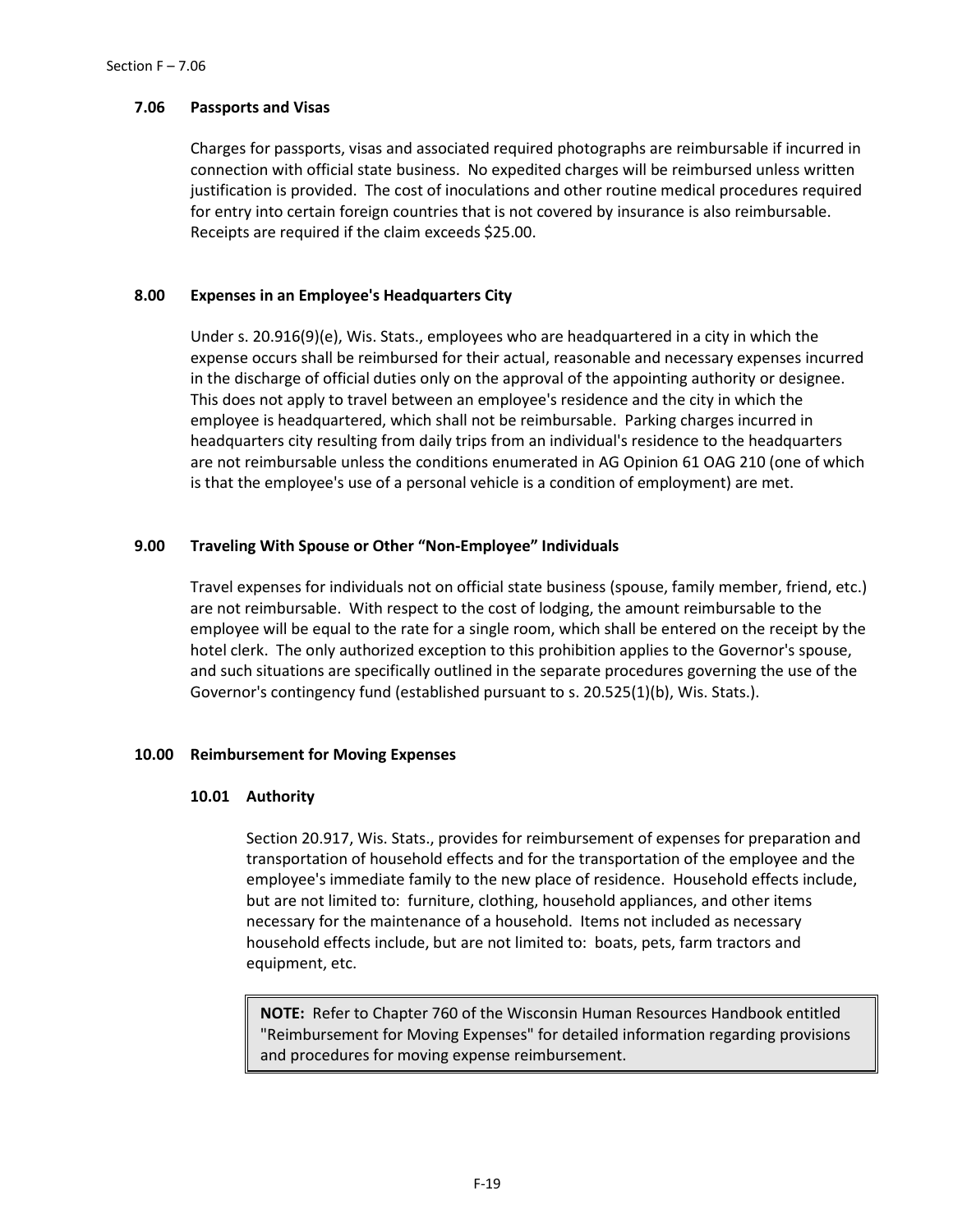## **10.02 Minimum Distance**

Reimbursement for an employee's moving expenses can be allowed if:

- (1) The distance between the new place of employment and the old residence is at least 35 miles farther than the distance between the old place of employment and the old residence; and
- (2) The distance between the new and old residence is at least 35 miles.

If the appointing authority determines that a move is a mandatory condition of employment under s. 20.917(1)(a), Wis. Stats., the minimum distance requirements are not applicable.

## **10.03 Maximum Amount**

The maximum dollar amount which may be permitted for reimbursement of any employee's moving costs is subject to the limitations set forth in s. 20.917(2), Wis. Stats. In addition, a \$1,000 stipend may be paid for costs incidental to moving (subject to the limitations set forth in s. 20.917(1)(e), Wis. Stats.), as well as the cost of automobile travel for one vehicle at the rate provided in 3.05(3)(b) of this Section (Section F). Incidental costs include, but are not limited to: disconnection and/or hook up of appliances, extra insurance coverage, etc.

## **10.04 International Moves**

Employees making international moves to the contiguous 48 states may be reimbursed for all actual, necessary and reasonable expenses subject to the prior approval of the appointing authority or designee. Actual, reasonable and necessary expenses will be subject to the limitations contained in the Federal GSA Bulletin, which governs moving reimbursement for federal employees.

**NOTE:** See Section A of this Plan for provisions which allow for granting a Relocation Incentive Award to classified employees under certain circumstances.

# **11.00 Applicant Interview Expenses**

Section 20.916(2), Wis. Stats., provides that reimbursement may be made to applicants for all or part of reasonable and necessary travel expenses actually incurred in connection with oral examination and employment interviews. All reimbursement actions under this provision shall be documented in writing and subject to review by the appointing authority or designee. Reimbursement for travel, meals and lodging shall conform to the provisions of 3.00, 4.00 and 5.00 of this Section (Section F).

**NOTE:** Refer to Chapter 764 of the Wisconsin Human Resources Handbook entitled "Reimbursement of Applicant's Travel Expenses" for procedures and provisions relating to applicant interview expenses.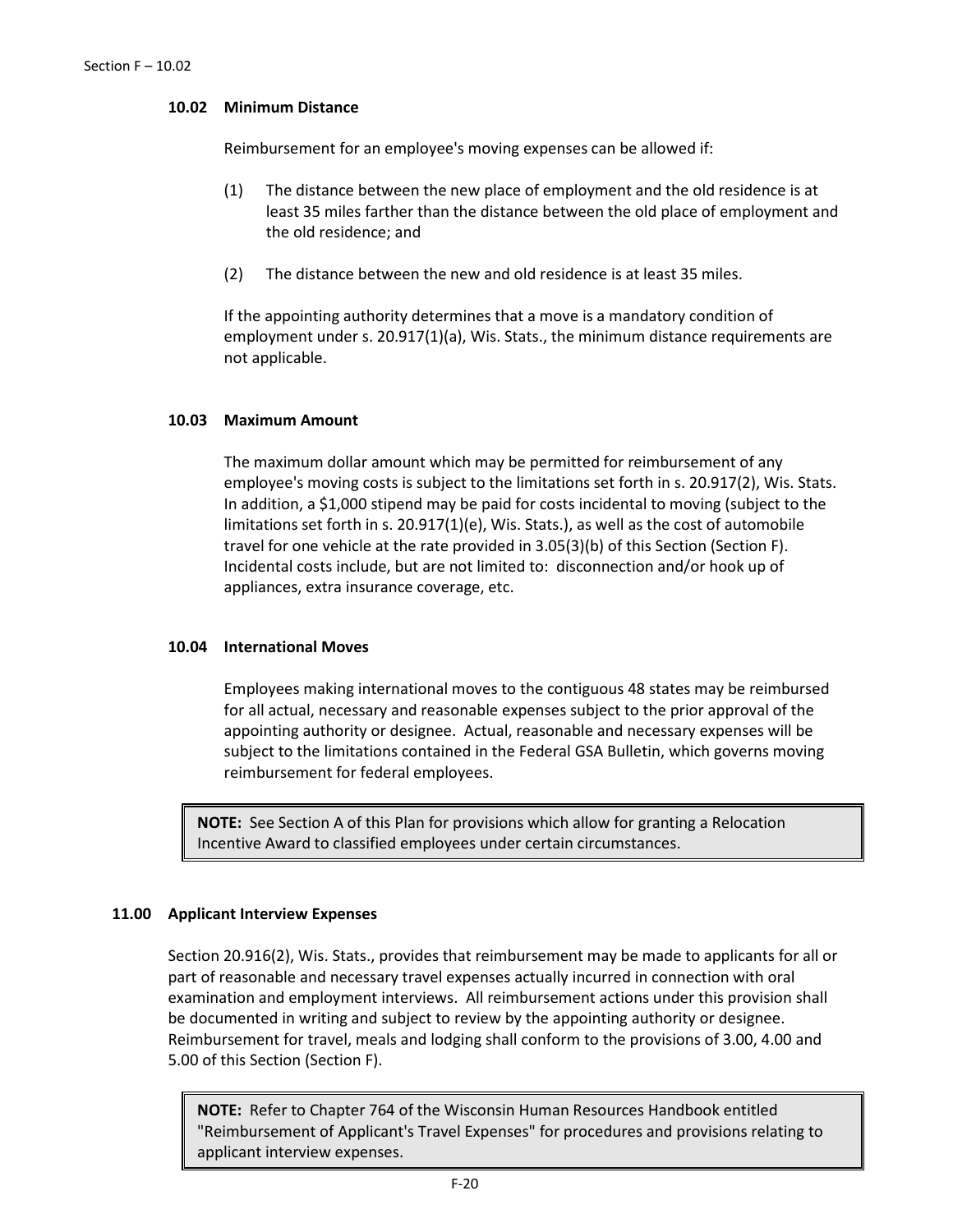## **12.00 Temporary Lodging Allowance**

As provided under s. 20.917(3)(a)1, Wis. Stats., the Temporary Lodging Allowance shall be consistent with the lodging allowance for hotels and motels established under 5.02 of this Section (Section F). The allowance is applicable only to persons who are eligible for moving expense reimbursement whether or not such reimbursement is granted. Such allowance payment is limited to 45 days.

**NOTE:** Refer to Chapter 774 of the Wisconsin Human Resources Handbook entitled "Reimbursement for Temporary Lodging" for procedures and provisions relating to temporary lodging.

### **13.00 Food and Lodging Allowances for Legislators**

Food and Lodging allowances for legislators will be determined in accordance with s. 13.123(1), Wis. Stats.

#### **14.00 Miscellaneous**

### **14.01 Weekend Expenses**

Weekend expenses are not reimbursable without:

- (1) Appointing authority or designee approval; and/or
- (2) Conference agenda or brochure.

**NOTE:** See 13.00 of this Section (Section F) for exceptions regarding legislators.

#### **14.02 Expenses for Volunteers**

Persons who volunteer their services to state agencies may be reimbursed for some or all of the actual and necessary travel expenses in accordance with s. 20.916(1m), Wis. Stats., and the maximums established under this Section (Section F). Volunteers must contact the risk management office of the agency they are serving prior to traveling on state business and seeking reimbursement from the state.

#### **14.03 Expenses for Reasonable Accommodations**

It is recognized that individuals traveling on official state business may require a reasonable accommodation, as required by the Federal Americans with Disabilities Act of 1990 and/or Section 504 of the Rehabilitation Act of 1973, as amended. Depending upon individual circumstances, the reasonable accommodation could take various forms such as payment of porterage costs under 7.03 of this Section (Section F) or allowing a personal attendant to accompany the individual while in travel status.